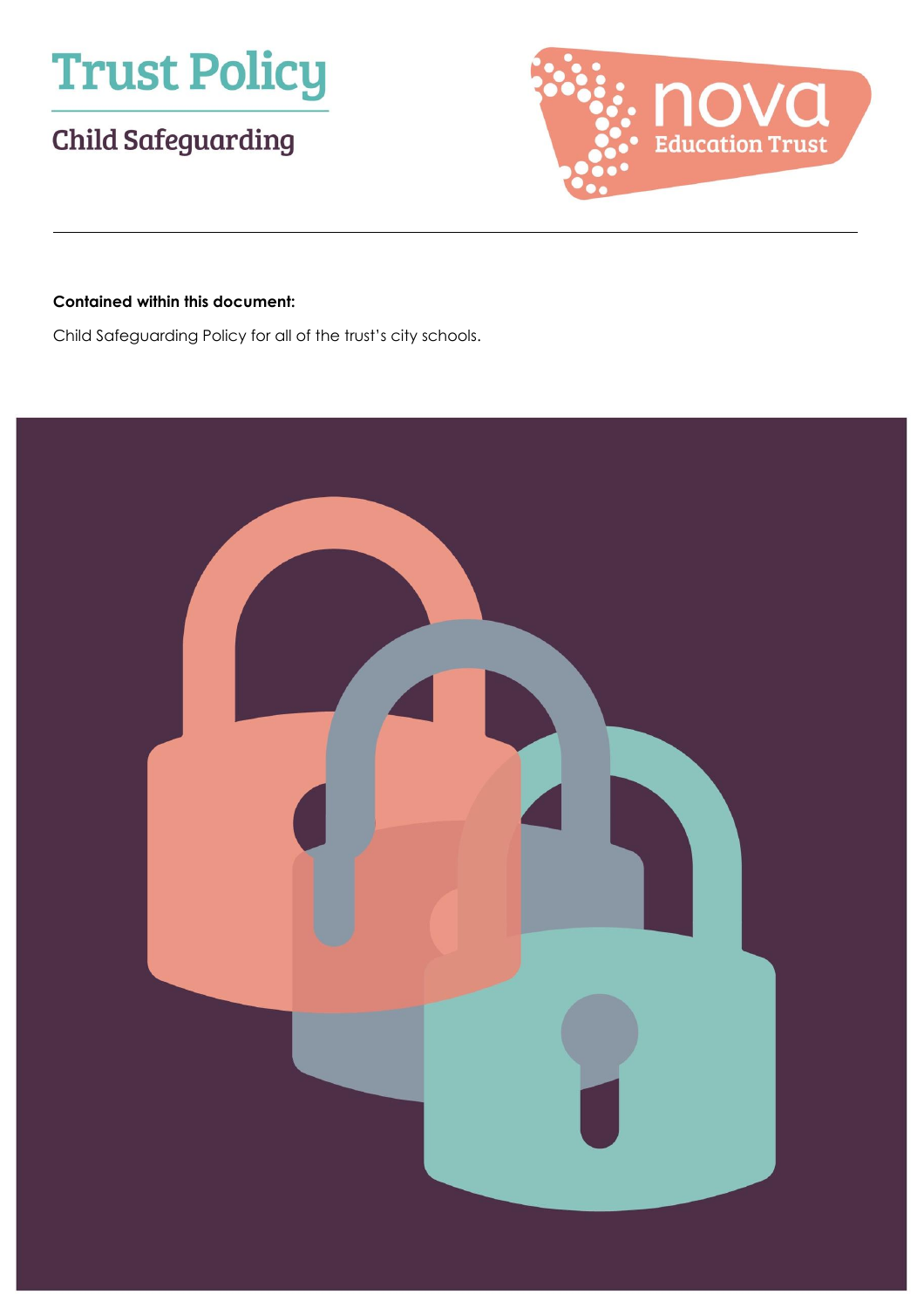# **Safeguarding Policy (Nottingham City Council Model)**

#### **Policy/Procedure management log**

| Document name  | Safeguarding Policy (Nottingham City Council Model) |  |  |
|----------------|-----------------------------------------------------|--|--|
| Author         | Nottingham City Council/ H Duffy                    |  |  |
| Date approved  | September 2021                                      |  |  |
| Date issued    | September 2021                                      |  |  |
| Date of review | August 2022                                         |  |  |
| Reviewer       | Executive Directors                                 |  |  |

#### **Document history**

| <b>Version</b> | Date authored     | <b>Autho:r Nottingham</b><br>City | Date approved   | Date issued     |
|----------------|-------------------|-----------------------------------|-----------------|-----------------|
| V <sub>1</sub> | 1st Sept 2016     | H Duffy                           | $1st$ Sept 2016 | $1st$ Sept 2016 |
| V <sub>2</sub> | November<br>2016  | H Duffy                           | January<br>2017 | January<br>2017 |
| V3             | May 2017          | H Duffy                           | June 2017       | June 2017       |
| V <sub>4</sub> | <b>March 2018</b> | H Duffy                           | March 18        | March 18        |
| V <sub>5</sub> | September<br>2018 | HDuffy                            | October 18      | October 18      |
| V6             | Dec 2019          | H Duffy                           | <b>Dec 19</b>   | <b>Dec 19</b>   |
| V7             | September 20      | H Duffy                           | September 2020  | September 2020  |
| V8             | September 21      | H Duffy                           | September 21    | September 21    |

#### **Files, Recording and Auditing**

#### **Please Note: It is important to acknowledge that some Nova schools no longer keep paper files.**

Staff will need to access relevant training to be confidently and competently able to administer the system and its functions for recording and reporting cases of a 'safeguarding' and or 'child protection nature. Staff with designated safeguarding responsibilities, including governors and senior leaders will need to be conversant with the electronic system to ensure it is fully operational, maintained and suitable to support the schools 'safeguarding arrangements'.

The Head Teacher, if not the Snr Designated Safeguarding Lead, as well as named governors with child protection/ safeguarding responsibilities, will also need to be conversant with whatever system is in place to be able to carry out as a minimum the annual safeguarding/ child protection audits. Your school child protection/safeguarding policy should stipulate which system you have chosen to adopt.

#### **Transfer of Concern/Child Protection File**

When children leave a school or college through either transfer or transition to another school or education provider the Snr Designated Safeguarding Lead (DSL) should ensure their 'concern'/'child protection' file is transferred to the new school or college as soon as possible, ideally at the same time as the child goes off roll. The 'concern'/'child protection' file should be transferred separately from the main pupil file, ensuring secure transit via a secure and signed for mechanism, or where possible, in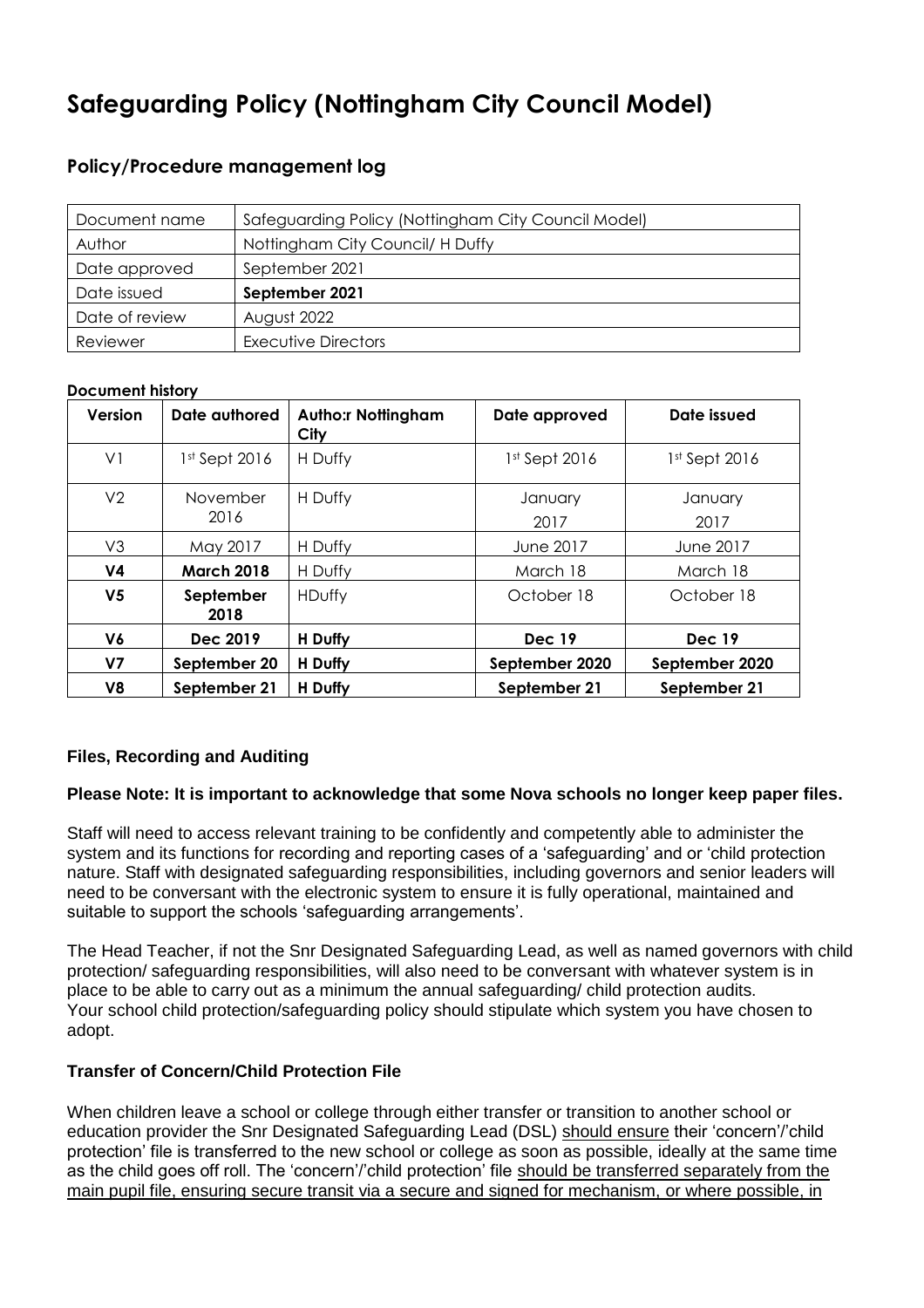person, and confirmation of receipt should be obtained. It is advised, wherever possible, for the file to be hand-delivered to the receiving Snr Designated Safeguarding Lead, ensuring a discussion takes place and is **clearly logged** with the time, date and name of the DSL, before the child goes on roll, to ensure all necessary safeguards are in place and the child is aware of who will be available to support them.

Transferring of schools at key stages is often a difficult or anxious time for most children. For children with child protection or safeguarding concerns/ needs this can be increased through the nature of what may be happening in the child's life and within the family.

Those with designated safeguarding roles and responsibilities should ensure wherever possible the child feels able to voice any concerns or share information with a member of staff. It would be advisable wherever possible for the child to be offered a mentor or 'key person' who they can go to for support.

If there is any ongoing legal action when the child/ young person is leaving or transferring to another school this must be shared fully with the Snr DSL at the receiving school i.e. A child being on a Child Protection Plan could also be considered as 'legal 'action'. Custody of any legal documentation and responsibility for subsequent actions then passes to the School that the child/ young person transfers to. School should not retain copies of information or legal documentation unless it complies with any retention policy of the individual school.

Retaining files:

- Primary schools must send everything that they have to the secondary school and keep nothing themselves.
- Secondary schools must retain copies of the person's file up until their 26th birthday

**New Please Note:** This guidance along with the child protection policy template will be extensively reviewed and revised as soon as the Government and DFE publish the next edition of DFE Keeping Children Safe in Education and HM Working Together to Safeguard Children or other statutory guidance which will inform on roles, responsibilities and practices to be brought into place and action. It is also vital that a school reviews policy and procedures at regular intervals and linked to any contextual ad relevant safeguarding concerns.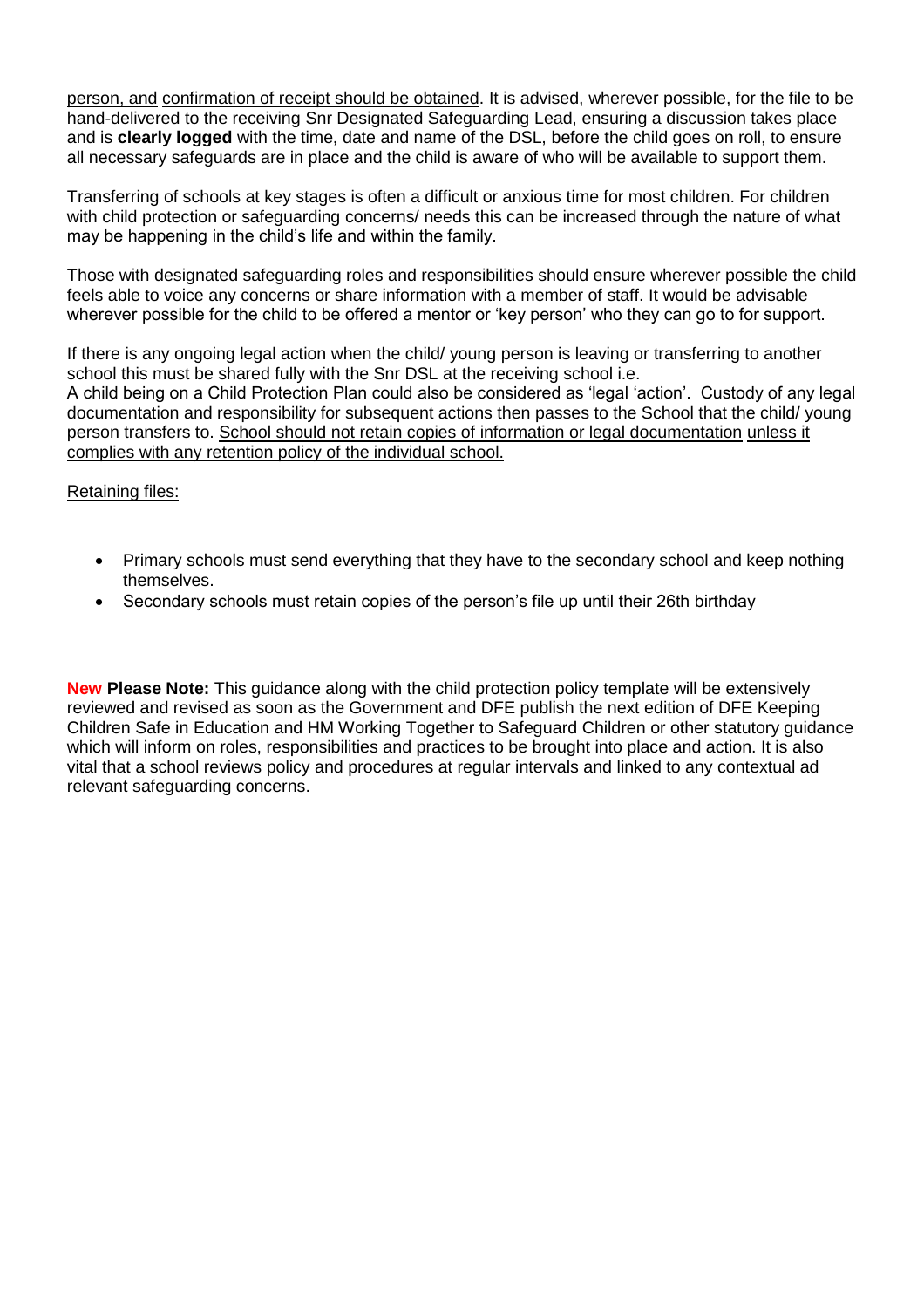# **FIRBECK ACADEMY**



# **Safeguarding / Child Protection Policy**

# **September 2021**

*Approved at the meeting of the Governing Body held on: Thursday 23rd September 2021*

*Signed: Steve Crawford*

*Position: Chair of Governors*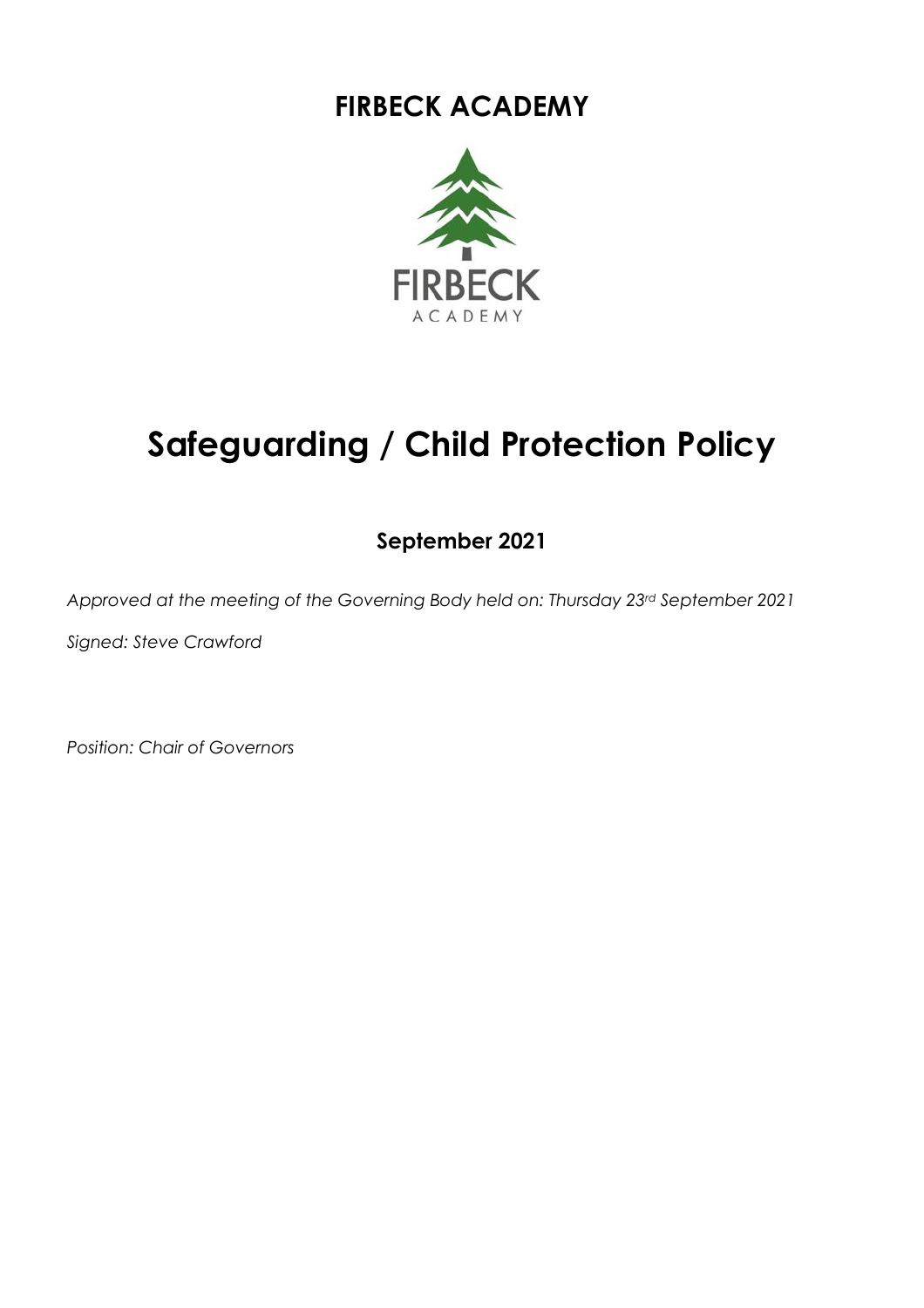#### *Contents Page*

*Policy introduction Page 3-4 Statutory duties Page 5-8 Aims and responsibilities Page 8-15 Reporting concerns Page 16-17 Supporting pupils Page 17-19 Safeguarding and the curriculum Page 19-20 Online safety Page 20-21 Looked after children/Previously looked after children Page 21-22 Prevention in the curriculum Page 22-23*

#### *Page 23 – 30 Vulnerable groups*

*Preventing radicalisation Page 23 Female genital mutilation Page 24 Sexual violence and sexual harassment in schools Page 25 Peer on peer abuse Page 27 Sexting and up skirting Page 27 Neglect Page 28 Mental Health Page 29 Children who self-harm Page 29 Child sexual exploitation Page 29 Child criminal exploitation Page 90 County lines Page 30 Domestic abuse Page 30 Honor based violence Page 30*

*Contextual safeguarding Page 31 Professional development Page 31 Training Page 32 Confidentiality, sharing information and record keeping Page 33 Schools and partnership Page 34 Review dates Page 34 Nottingham City Schools Safeguarding and Child Protection Policy Framework September 2021*

#### **Firbeck Academy**

#### **Safeguarding Policy**

The policy reflects current legislation, accepted best practice and complies with the government guidance: [Working Together to Safeguard Children](http://www.proceduresonline.com/workingtogether/) August 2018 (Updated December 2020) and Keeping Children Safe in Education September 2021.

This policy was written and adopted in September 2021*. It has been approved by the Governing Body and Senior Leadership Team.* 

It is due for review in twelve months: September 2022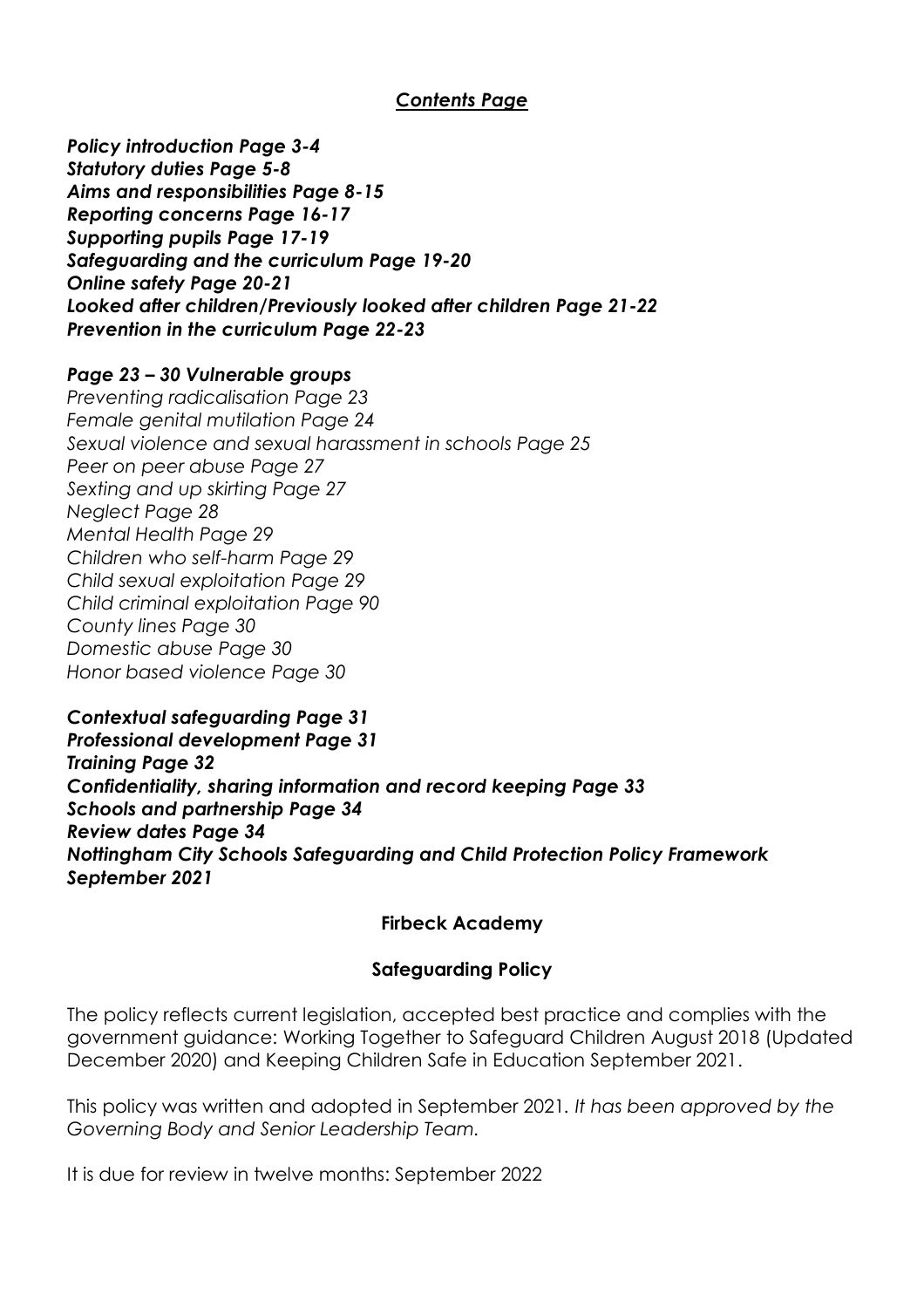Other policies that may need to be taken into account are:

- *Anti-bullying and discrimination*
- *PSHE*
- *Drugs*
- *Confidentiality*
- *Behaviour management and positive intervention*
- *Attendance (including children missing from education)*
- *Special needs*
- *Health and safety*
- *Safer recruitment*
- *Physical intervention*
- *E-safety*
- *Management of Allegations*
- *Intimate Care*
- *Touching*
- *Policy for the use of Mobile Phones and Cameras in Early Years and Foundation stage*
- *Whistleblowing policy*
- *Staff Conduct policy (Code of Conduct)*
- *Visitors policy*
- *Looked After Children / Previously Looked After Children*
- *Equality*
- *Data Protection Policy*

Schools (including independent schools, non-maintained special schools, Academies and free schools) and Further Education (FE) institutions should give effect to their duty to safeguard and promote the welfare of their pupils under section 175/157 the Education Act 2002 and where appropriate under the Children Act 1989 by:

- •creating and maintaining a safe learning environment for children and young people; and,
- •identifying where there are child welfare concerns and taking action to address them, in partnership with other organisations where appropriate.

Governing bodies and proprietors should consider how children may be taught about safeguarding, including online, through teaching and learning opportunities, as part of providing a broad and balanced curriculum. This may include covering relevant issues through personal, social health and economic education (PSHE), and/or - for maintained schools and colleges - through sex and relationship education (RSE).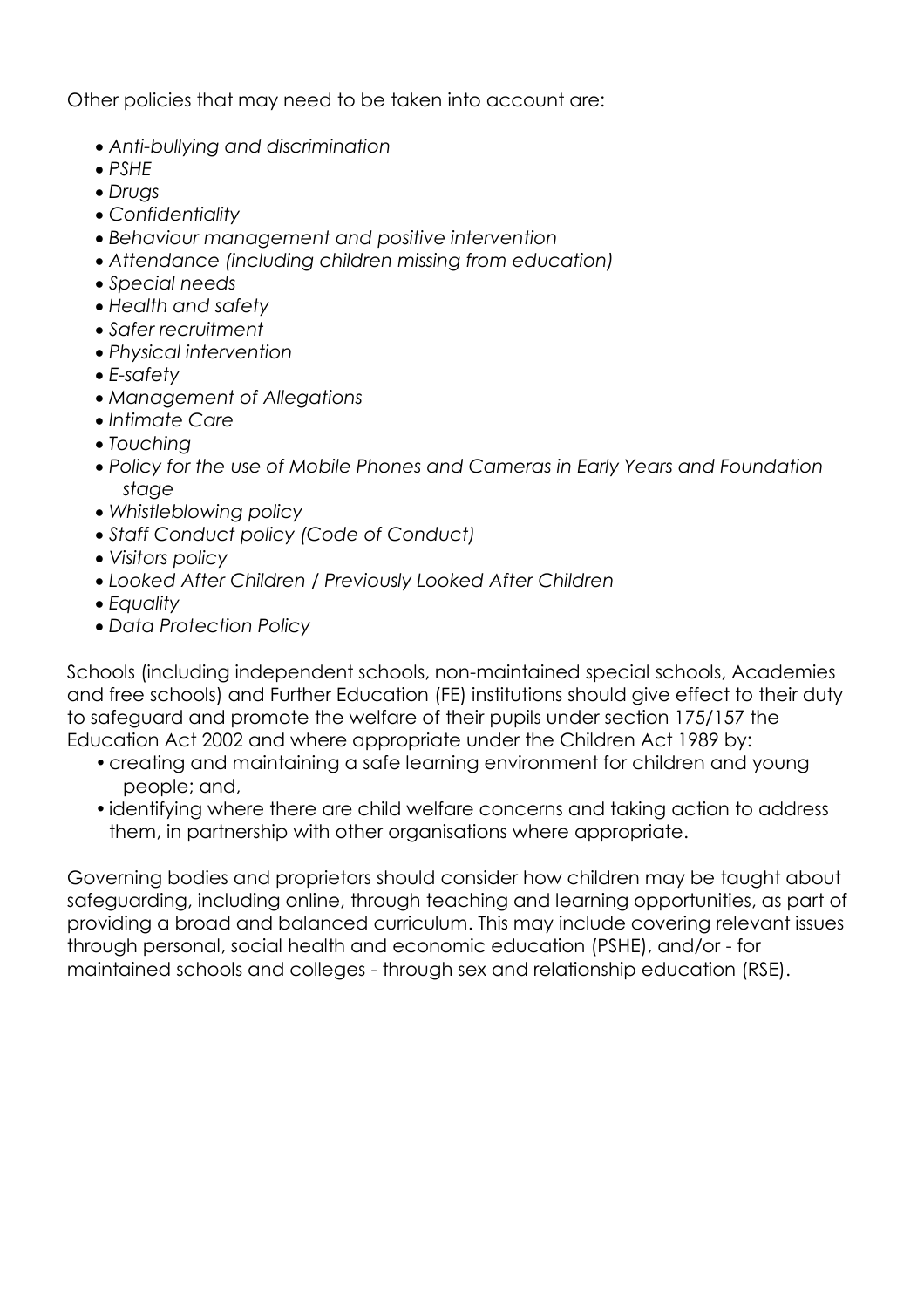#### **Working Together to Safeguard Children 2018 & Keeping Children Safe in Education 2021**

## **Section A - Statutory duties that apply to schools**

Schools should have in place arrangements that reflect the importance of safeguarding and promoting the welfare of children, including:

- ensuring that the school or college contributes to inter-agency working in line with statutory guidance *Working Together to Safeguard Children 2018.* This includes providing a coordinated offer of early help when additional needs of children are identified and contributing to inter-agency plans to provide additional support to, for example, children subject to child protection plans and children looked after and previously looked after,
- a clear line of accountability for the commissioning and/or provision of services designed to safeguard and promote the welfare of children;
- a senior member of staff to take leadership responsibility for the school's safeguarding arrangements;
- a culture of listening to children and taking account of their wishes and feelings and ensuring there are systems in place for children to express their views and give feedback;
- ensuring there are procedures in place to respond robustly to allegations, including those relating to children harming, or allegedly harming other children (including sexual violence and sexual harassment) and allegations against staff and volunteers;
- arrangements which set out clearly the processes for sharing information, with other professionals and with the local Safeguarding Partners (previously LCSCB's);
- a designated professional lead for safeguarding. Their role is to support other members of staff, to recognise the needs of children, including recognising and responding to possible abuse or neglect. Designated leads should be a member of the school senior leadership team and their roles should always be explicitly defined in job descriptions. They should be given sufficient time, funding, supervision and support to fulfil their child welfare and safeguarding responsibilities effectively;
- safe recruitment practices for individuals whom the organisation will permit to work regularly with children (p.47 - 78 Keeping Children Safe in Education 2021) including policies on when to obtain a relevant Disclosure and Barring Scheme (DBS) check;
- schools and colleges must keep a single central record of DBS checks and training undertaken (p.47 - 78 Keeping Children Safe in Education 2021). The record must cover the following people:
	- o all staff (including supply staff) who work in the school; in colleges, this means those providing education to children
	- o all others who work in regular contact with children in the school or college, including volunteers
	- o for independent schools, including academies and free schools, all members of the proprietary body.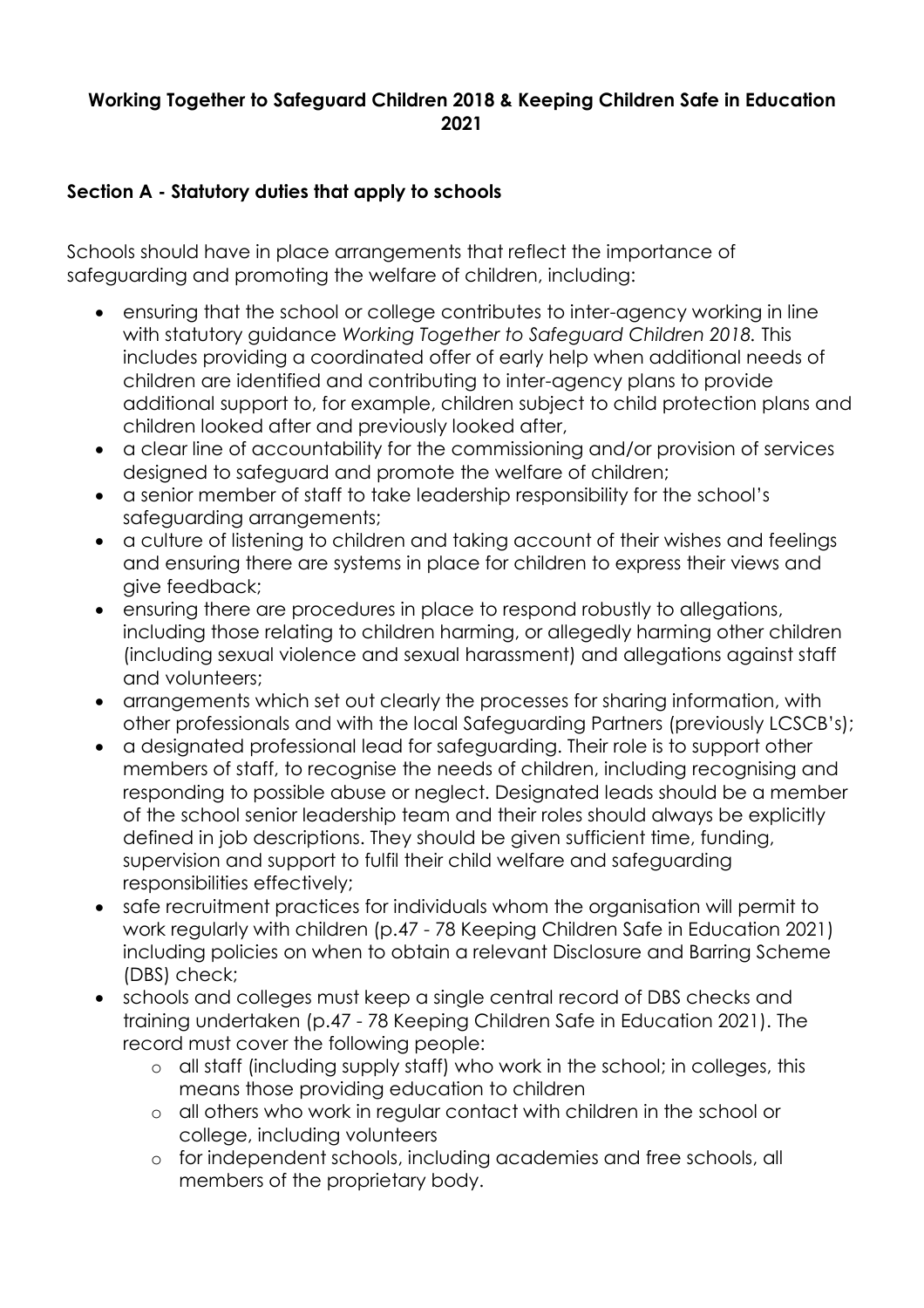- it is the school's responsibility to ensure that all the staff they employ in specified early or later years childcare have had the appropriate checks. This includes ensuring that staff working in early and later years settings are suitable to do so. The DfE issued updated guidance for schools in August 2018, entitled Disqualification Under the Childcare Act 2006 of teachers and other school staff working in early or later years provision, or those who are directly concerned with the management of such provision.
- relevant staff are those working in child care, or in a management role because they are: working with reception age children at any time; or working with children older than reception until age eight, outside school hours.
- Keeping Children Safe in Education (DfE, 2021) paragraph 248 also refers to disqualification: "For staff who work in childcare provision or who are directly concerned with the management of such provision, the school needs to ensure that appropriate checks are carried out to ensure that individuals are not disqualified under the Childcare (Disqualification) Regulations 2018".
- employers are responsible for ensuring that their staff are competent to carry out their responsibilities for safeguarding and promoting the welfare of children and creating an environment where staff feel able to raise concerns and feel supported in their safeguarding role;
- staff should be given a mandatory induction, which includes familiarisation with safeguarding responsibilities and procedures to be followed if anyone has any concerns about a child's safety or welfare. Staff in schools and colleges should ensure that all staff read and understand at least part one and part five of Keeping Children Safe in Education 2021. There should then be an ongoing programme of refresher training and updates to staff/volunteers about key safeguarding issues, e.g. information shared at the Designated Safeguarding Leads network meeting. Such updates should be at least annual;
- ensure there is an effective child safeguarding policy in place together with a school behaviour policy, schools response to children who go missing from education, staff behaviour policy (code of conduct) and a whistleblowing policy. These should be provided to all staff - including temporary staff and volunteers - on induction;
- all professionals should have regular reviews of their own practice to ensure they improve over time;
- the designated lead professional for safeguarding should maintain comprehensive records, which should be used to inform a review of the support and level of concern child's circumstances whenever new information arises;
- all schools and colleges have to be compliant with the requirements of the LSCP in Nottingham and this includes engagement in the Serious Case Review process;
- Nottingham City Safeguarding Partners require all schools to complete an annual safeguarding audit and be engaged in multi-agency processes and Serious Case Reviews (See Working Together to Safeguard Children 2018 (Chapter 2 p59 & chapter 3 p77), to be read in conjunction with DfE Keeping Children Safe in Education 2021);
- clear policies in line with those from the Safeguarding Partners for dealing with allegations against people who work with children, in either a paid or voluntary capacity. An allegation may relate to a person who works with children who has:

o behaved in a way that has harmed a child, or may have harmed a child and/or;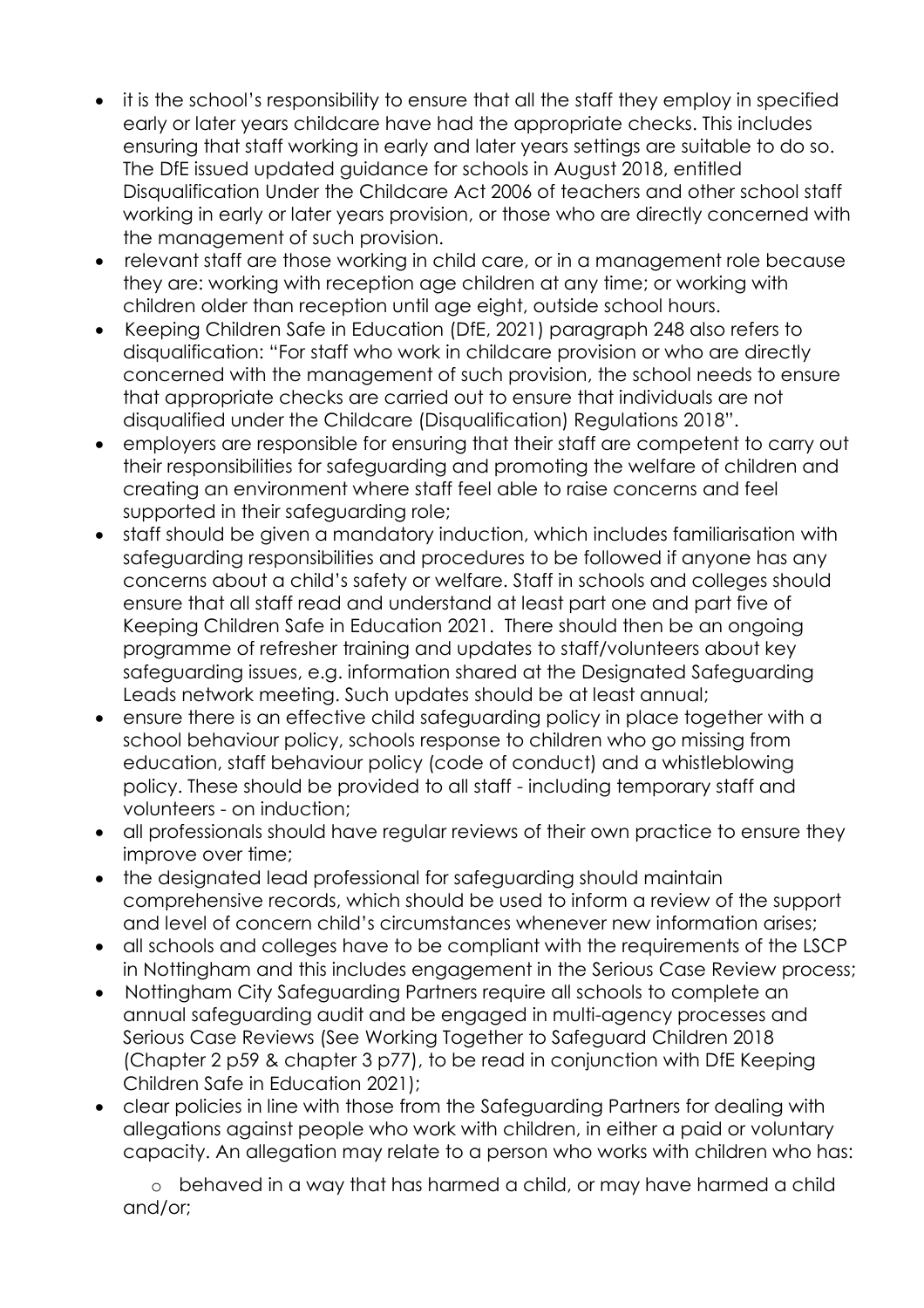- o possibly committed a criminal offence against or related to a child and/or;
- o behaved towards a child or children in a way that indicates he or she may pose a risk of harm to children; and/or
- o behaved or may have behaved in a way that indicates they may not be suitable to work with children

#### In addition:

The Designated Officer (previously known as the Local Authority Designated Officer) is to be involved in the management and oversight of individual cases where there are allegations made against people who work with children. The Designated Officer will provide advice and guidance to schools, liaising with the police and other agencies, and monitoring the progress of cases to ensure that they are dealt with as quickly as possible, and are consistent with a thorough and fair process:

- any allegation should be reported immediately to the Headteacher or the Principal of the school. Where the allegation relates to the Headteacher or Principal it should be reported to the Chair of Governors or equivalent. The Designated Officer should be informed within one working day of all allegations that come to an employer's attention or that are made directly to the police; and
- if an organisation removes an individual (paid worker or unpaid volunteer) from work such as looking after children (or would have, had the person not left first) because of a concern that the person may pose a risk of harm to children, the organisation must make a referral to the Disclosure and Barring Service. It is an offence to fail to make a referral without good reason.

In addition to these duties, which apply to schools, further safeguarding duties are also placed on them through other statutes. The key duties that fall on schools are set out below.

#### *Schools and colleges*

*Section 175 of the Education Act 2002 places a duty on local authorities (in relation to their education functions and governing bodies of maintained schools and further education institutions, which include sixth-form colleges) to exercise their functions with a view to safeguarding and promoting the welfare of children who are pupils at a school, or who are students under 18 years of age attending further education institutions. The same duty applies to independent schools (which include Academies and free schools) by virtue of regulations made under section 157 of the same Act.* 

*In order to fulfill their duty under sections 157 and 175 of the Education Act 2002, all educational settings to whom the duty applies should have in place the arrangements as set out above. In addition schools should have regard to specific guidance given by the Secretary of State under sections 157 and 175 of the Education Act 2002.*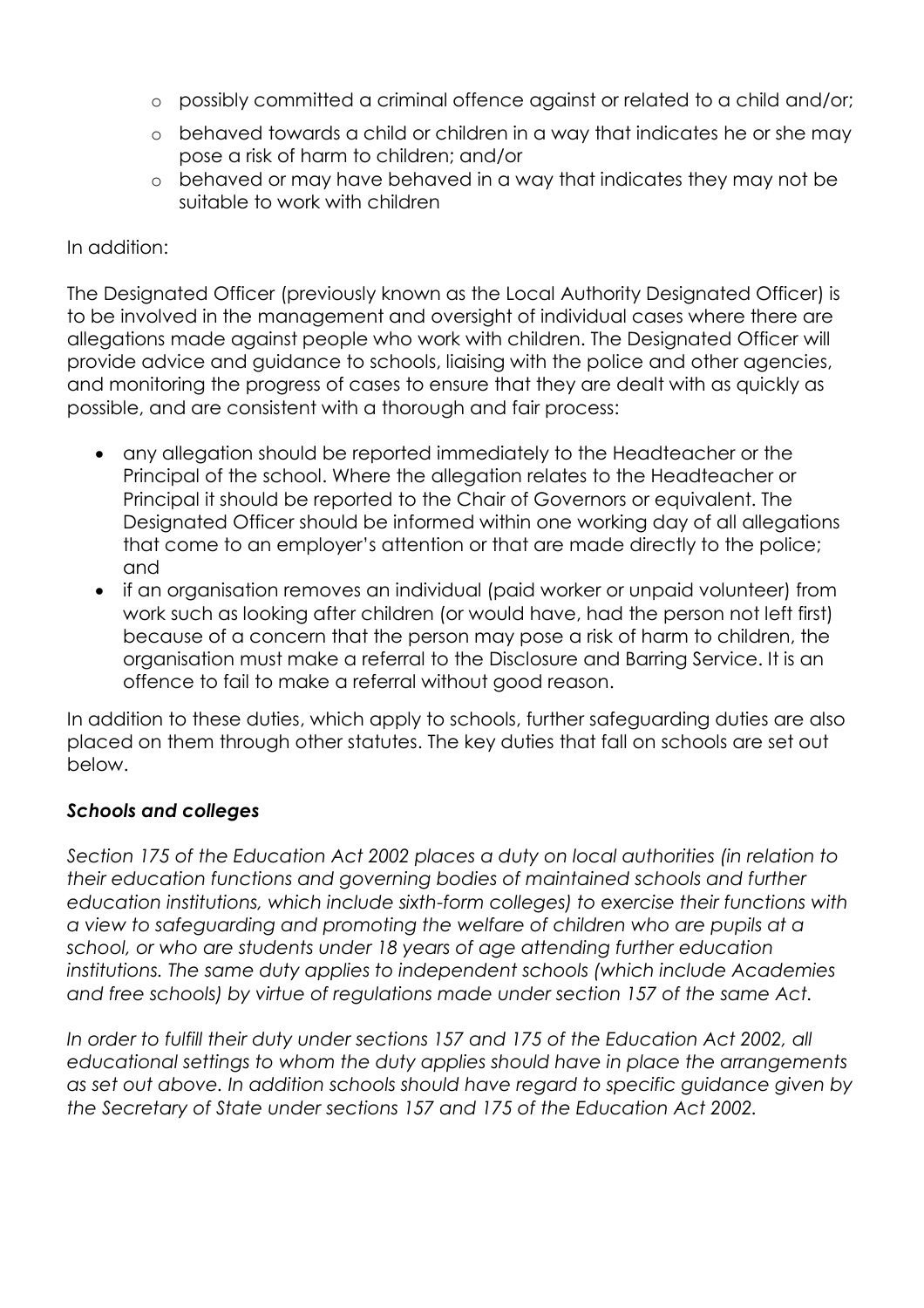# **Section B – Aims and Responsibilities**

At Firbeck Academy the governors and staff fully recognise the contribution the school makes to safeguarding children. We recognise that the safety and protection of all pupils is of paramount importance and that all staff, including volunteers, have a full and active part to play in providing early help protecting pupils from harm. We believe that the school should provide a caring, positive, safe and stimulating environment which promotes all pupils' social, physical, emotional and moral development. In delivering this ambition we will adhere to the principles set out in Nottingham's Family Support Strategy and Nottingham City Safeguarding Partners Policy, Procedures and Practice Guidance.

Ultimately, effective safeguarding of children can only be achieved by putting children at the centre of the system, and by every individual and agency playing their full part, working together to meet the needs of our most vulnerable children, in line with Working Together 2018 and Keeping Children Safe in Education 2021.

#### **The aims of this policy are to:**

- confirm that the pupils' development is supported in ways that will foster security, confidence and independence
- raise the awareness of teachers, non-teaching staff and volunteers of the need to safeguard children and of their responsibilities in identifying and reporting possible cases of abuse
- confirm the structured procedures to be followed by all members of the school community is cases of suspected harm or abuse
- emphasise the need for good levels of communication between all members of staff and those with designated responsibility for child safeguarding, health and safety and other safeguarding responsibilities
- emphasise the importance of maintaining and implementing appropriate safeguarding policies, procedures and arrangements of those service providers who use the school's premises through extended schools or provide any other before and after school activities
- highlight the connection between the safeguarding Policy and he school's policy for safe recruitment of staff and volunteers, and for managing allegations
- confirm the working relationship with Children and Families Direct, Nottingham City Safeguarding Partners and other agencies and, where appropriate with similar services in neighboring authorities.

#### **Responsibilities**

- **i. The governing body:** has trained link governors for Safeguarding, Steve Crawford and Louise McDonagh, who will attend training/updates at least every three years and will also receive the regular safeguarding updates referred to above
	- will ensure a member of the governing body is nominated to liaise with the local authority and/or partner agencies on issues of child protection in relation to safeguarding and in the event of allegations of abuse made against the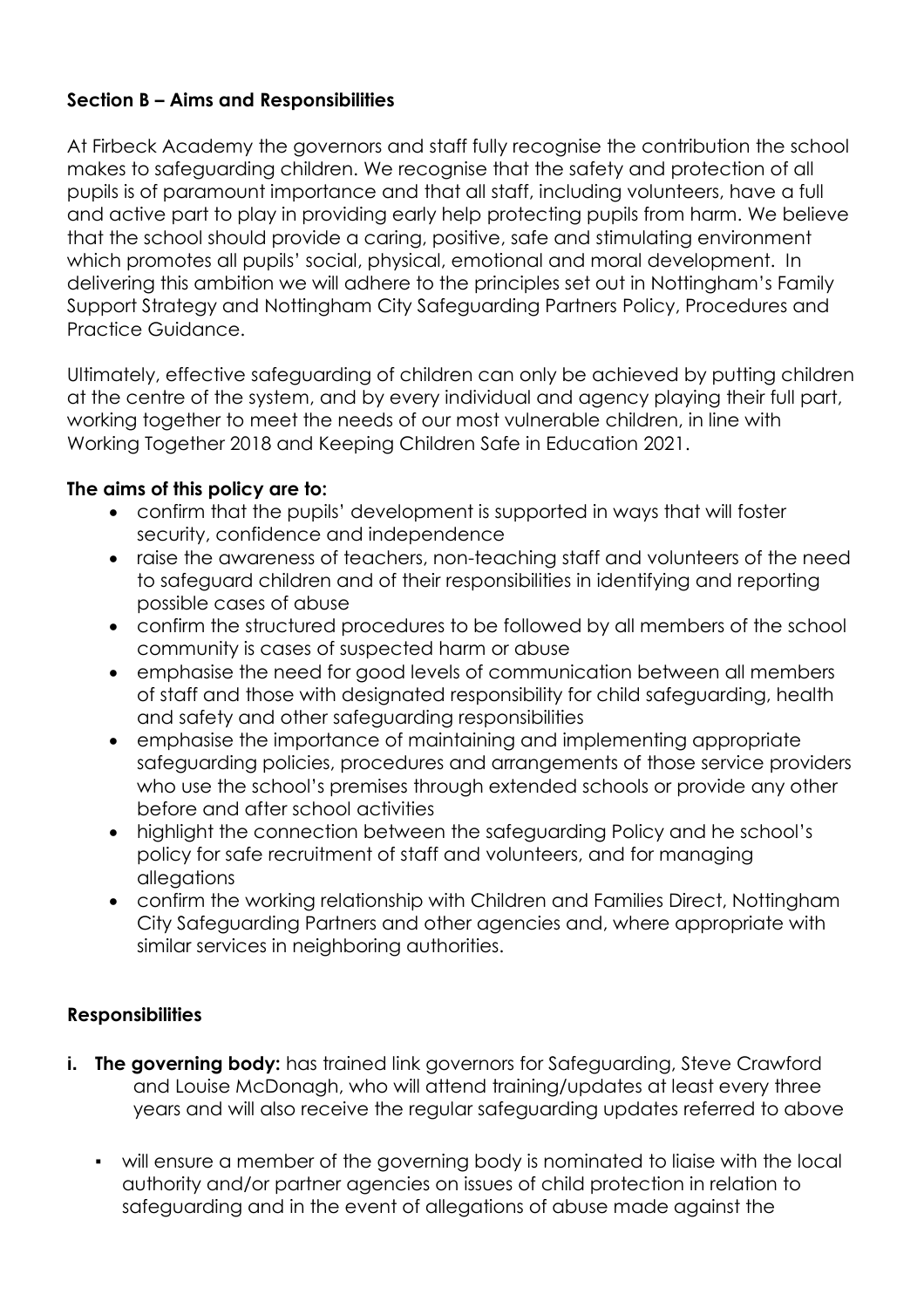Headteacher, the Principal of a college or proprietor or member of governing body of an independent school.

- will ensure that the school has a child safeguarding policy, single central record, staff conduct policy and procedures in place, operates safe recruitment procedures, makes appropriate checks on staff and volunteers and has procedures for dealing with allegations against staff and volunteers that all comply in accordance with Nottingham City Safeguarding Partners.
- will ensure that schools and colleges create a culture of safe recruitment and, as part of that, adopt recruitment procedures that help deter, reject or identify people who might pose a risk to children (Part three: Safer Recruitment, Keeping Children Safe in Education 2021).
- has appointed a member of staff of the school or college's leadership team to the role of designated safeguarding lead. This individual is Elaine Thornhill.
- will ensure the school/college keeps an up to date single central record of preemployment checks, specifying when the check was made and when it will be renewed.
- monitors the adequacy of resources committed to child safeguarding, and the staff and governor training profile
- recognises that neither it, nor individual governors, have a role in dealing with individual cases or a right to know details of cases (except when exercising their disciplinary functions in respect of allegations against staff)
- ensure that the child safeguarding policy is available to parents and children on request
- will ensure this policy and practice complements other policies e.g. anti-bullying including cyber bullying, health and safety, to ensure an integrated model of safeguarding operates across the school.
- will ensure that they develop a safeguarding culture and facilitate a whole school approach to safeguarding.
- will ensure that all safeguarding processes and policies operate with the best interests of the child at their heart.
- ensuring that the child's wishes and feelings are taken in to account when action is determined by school leaders. (paragraph 82 & 83 Keeping Children Safe in Education 2021)

Governors in maintained schools are required to have an enhanced criminal records certificate from the DBS.Teacher Services' web page, schools can easily check if a person they propose to recruit as a governor is barred as a result of being subject to a section 128 direction. 78 (Page 63, paragraphs 237-241 Keeping Children Safe in education 2021)

It is the responsibility of the governing body to apply for the certificate for any of their governors who do not already have one. Governance is not a regulated activity and so governors do not need a barred list check unless, in addition to their governance duties, they also engage in regulated activity. Schools should also carry out a section 128 check for school governors, because a person subject to one is disqualified from being a governor.

- **ii. The Headteacher** will ensure that:
	- the policies and procedures adopted by the Governing Body are followed by all staff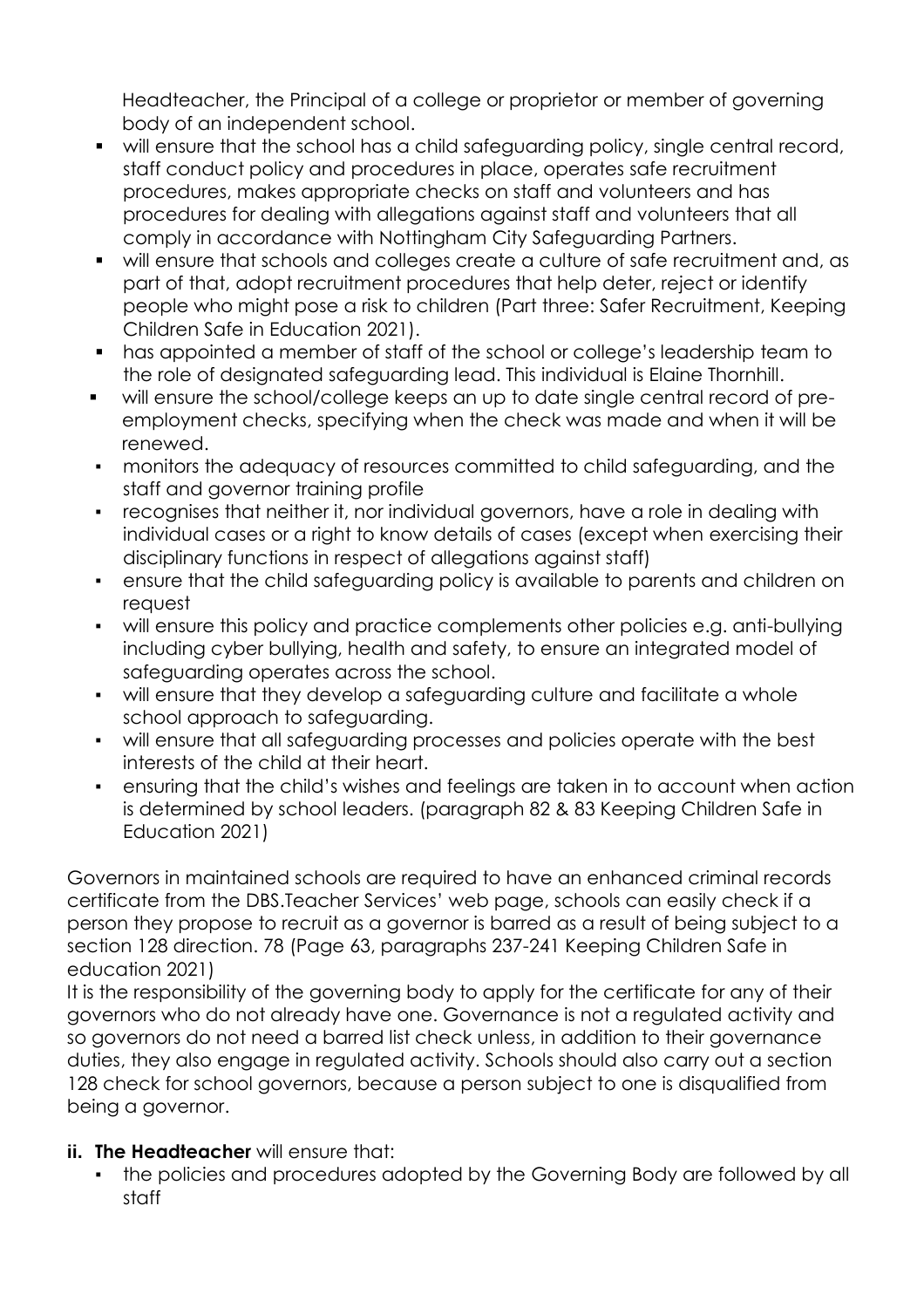- the policy will be updated annually, and be available publicly either via the school or college website or by other means.
- designated staff review policy when the Nottingham City Safeguarding Partners update their policies and procedures
- sufficient resources and time are allocated to enable the designated persons and other staff to discharge their responsibilities including taking part in strategy discussions and other multi-agency meetings, to contribute to the assessment and support of children and young people, and be appropriately trained.
- a single central database of all staff and volunteers, and their safeguarding training dates is maintained and that this list confirms that all staff and those volunteers who meet the specified criteria have had a DBS check, when this check was made and when it will be renewed.
- all staff and volunteers feel able to raise their concerns about poor and unsafe practice in regard of pupils, and such concerns are addressed in a timely manner in accordance with agreed policies.
- all allegations, including those individuals who are not employed by the school, will be dealt with appropriately, inform the relevant parties and support where required. *(See paragraphs 356-359, Keeping Children Safe in Education 2021)*
- school staff are sensitive to signs that may indicate possible safeguarding concerns. This could include, for example, poor or irregular attendance, persistent lateness, children missing from education, particularly where there are concerns regarding the potential for forced marriage or female genital mutilation.
- he/she undergoes child safeguarding training which is updated regularly, in line with advice from the Nottingham City Safeguarding Partners.

#### **All DSLs need to ensure Multi-Agency working:**

The department published Working Together Transitional Statutory Guidance to support Local Safeguarding Children Partnerships (LSCPs), the new safeguarding and child death review partners, and the new Child Safeguarding Practice Review Panel in the transition from LSCBs and serious case reviews (SCRs) to a new system of multi-agency arrangements and local and national child safeguarding practice reviews.

Governing bodies, proprietors, management committees and their senior leadership teams, especially their designated safeguarding leads, should be aware of their local arrangements.

A list of relevant agencies is available at: legislation.gov.uk. Schools and colleges are included.

Schools and colleges have a pivotal role to play in multi-agency safeguarding arrangements. Governing bodies and proprietors should ensure that the school or college contributes to multi-agency working in line with statutory guidance Working Together to Safeguard Children. It is especially important that schools and colleges understand their role in the new safeguarding partner arrangements.

New safeguarding partners and child death review partner arrangements were established in September 2019. Locally, the three safeguarding partners (the local authority; a clinical commissioning group for an area within the local authority; and the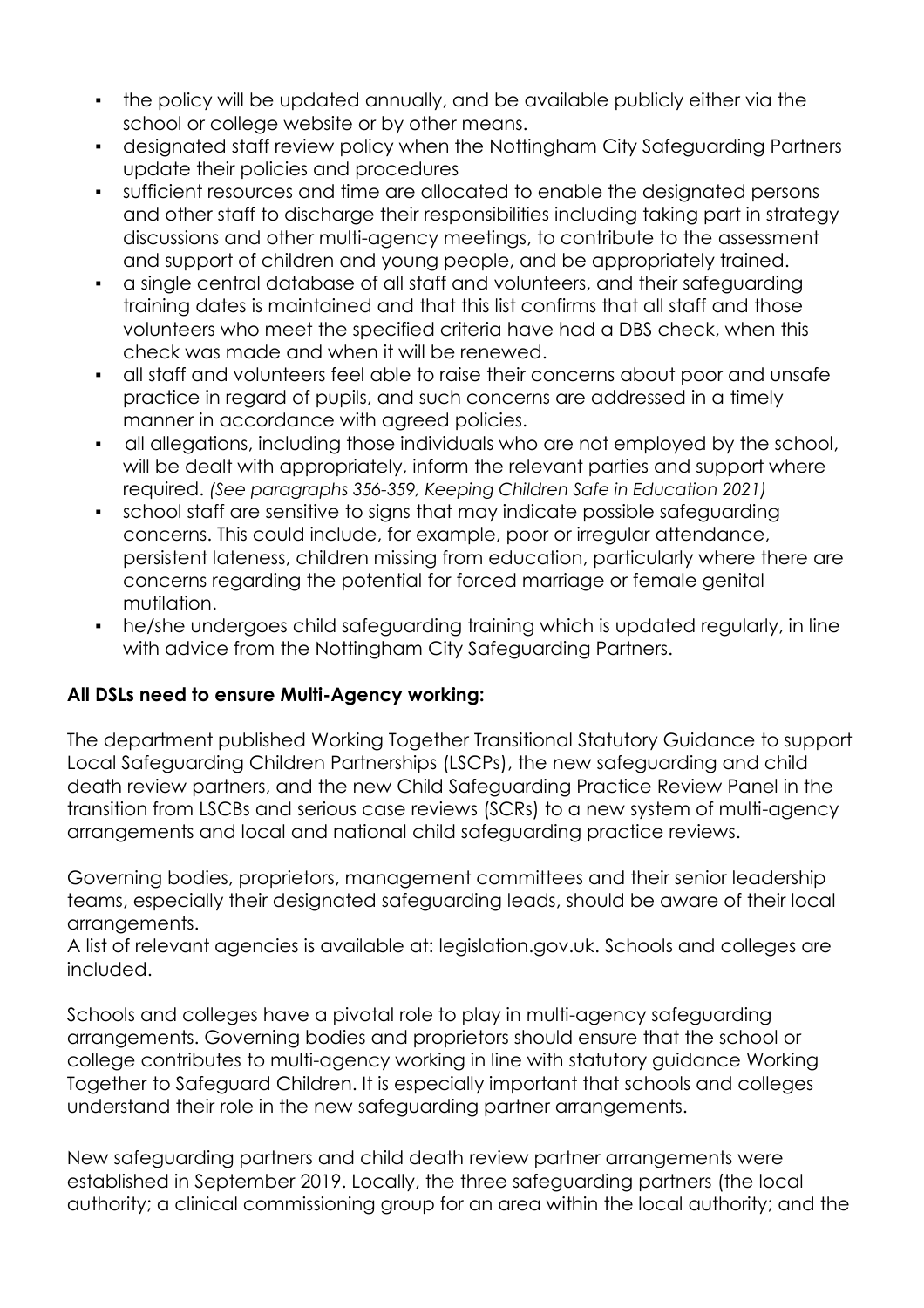chief officer of police for a police area in the local authority area) will make arrangements to work together with appropriate relevant agencies to safeguard and promote the welfare of local children, including identifying and responding to their needs.

The three safeguarding partners have a shared and equal duty to work together to safeguard and promote the welfare of children. To fulfil this role they must set out how they will work together and with any relevant agencies. Relevant agencies are those organisations and agencies whose involvement that the three safeguarding partners consider may be required to safeguard and promote the welfare of children with regard to local need. The three safeguarding partners must set out in their published arrangements which organisations and agencies they will be working with and the expectations placed on any agencies and organisations by the new arrangements.

The three safeguarding partners should make arrangements to allow all schools (including multi-academy trusts) and colleges in the local area to be fully engaged, involved and included in the new safeguarding arrangements. It is expected that, locally, the three safeguarding partners will name schools and colleges as relevant agencies and will reach their own conclusions on how best to achieve the active engagement of individual institutions in a meaningful way.

If named as a relevant agency, schools and colleges, in the same way as other relevant agencies, are under a statutory duty to co-operate with the published arrangements.

Governing bodies and proprietors should understand the local criteria for action and the local protocol for assessment and ensure they are reflected in their own policies and procedures. They should also be prepared to supply information as requested by the three safeguarding partners.

Schools and colleges should work with social care, the police, health services and other services to promote the welfare of children and protect them from harm. This includes providing a coordinated offer of early help when additional needs of children are identified, and contributing to inter-agency plans to provide additional support to children subject to child protection plans. All schools and colleges should allow access for children's social care from the host local authority and, where appropriate, from a placing local authority, for that authority to conduct, or to consider whether to conduct, a section 17 or a section 47 assessment.

NPCC guidance: 'When to call the police' is designed to help designated safeguarding leads understand when they should consider calling the police and what to expect when they do. (paragraph. 452 Keeping Children Safe in Education 2021)

#### **Nottingham City Schools Agreed Visiting Professionals Guidance September 2018**

• Any professional wishing to undertake work in school with children must be expected and make a formal appointment

• The named professional must be the person who undertakes the intervention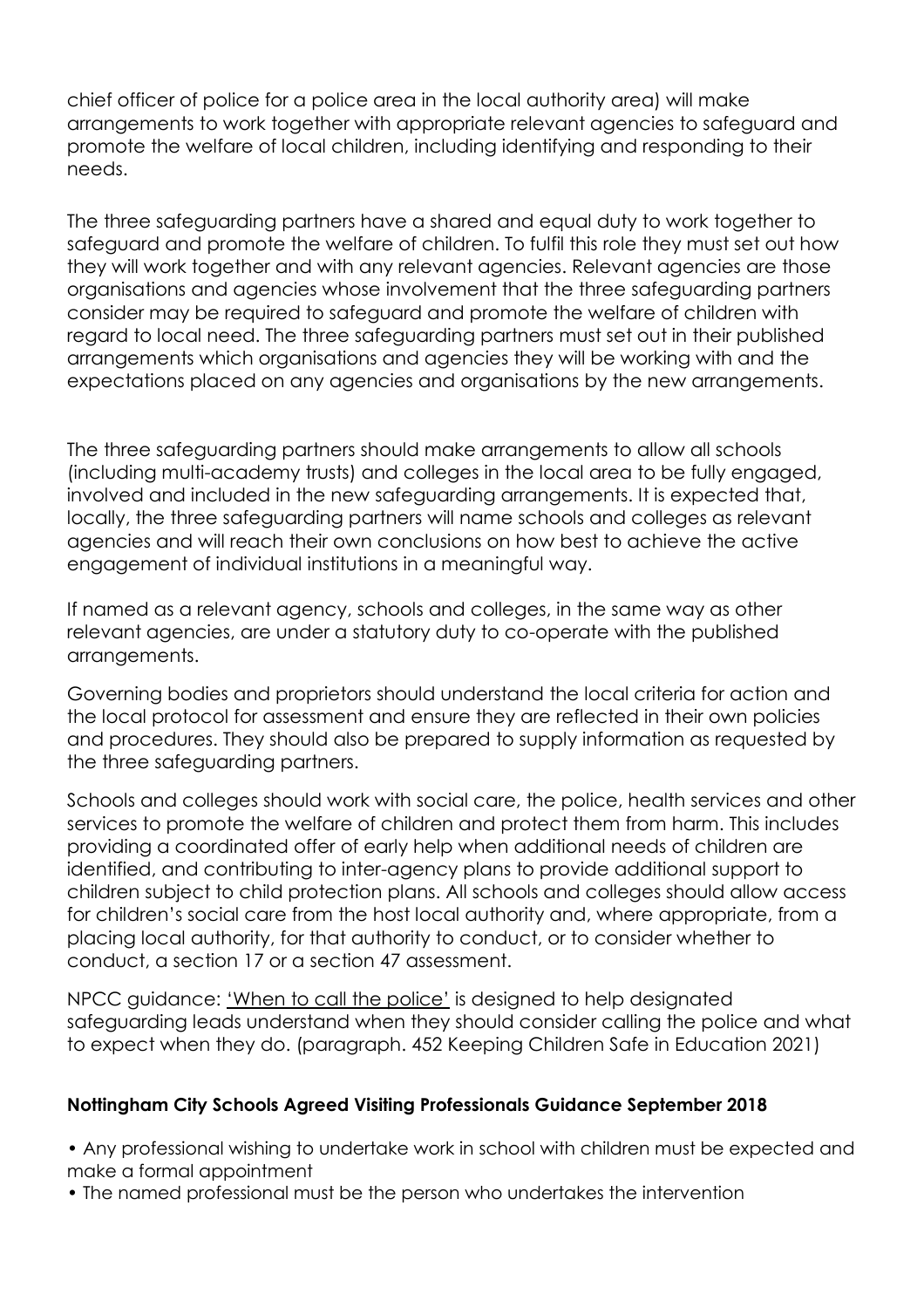• Professionals must show their organisation ID on arrival

• School, **on production of the organisation ID must** accept that all organisation safeguarding procedures have been followed by the external organisation and that DBS clearance has been obtained for that individual following the specific organisation safeguarding policy

**Schools should not deny access to professionals if they do not have a copy of their DBS certificate with them or if their clearance period is longer than that expected for school. Schools are not permitted to request copies of any personal information**

**iii. the trained designated leads (Headteacher/senior managers) for safeguarding:**

- **1. Sem Cao, Head teacher**
- **2. Kim Bayliss, Deputy head teacher**
- **3. Dave Edwards, Class teacher**
- **4. Gill Maguire, Admin / DSL**

#### **will:**

- have their roles explicitly defined in their job descriptions
- be given sufficient time, funding, supervision and support to fulfil their child welfare and safeguarding responsibilities effectively
- under go updated child safeguarding training every two years.
- Liaise with relevant agencies in accordance with the Nottingham City Safeguarding Partners procedures when referring a pupil where there are concerns about possible abuse or harm
- where there are concerns about a member of staff's suitability to work with children, contact the Designated Officer (LADO)
- be able to access the contents of the Nottingham City Safeguarding Partners procedures and Personnel procedures and make these accessible to all staff
- ensure all staff, including supply staff, visiting professionals working with pupils in the school and volunteers are informed of the names and contact details of the designated leads and the school's procedures for safeguarding children
- support staff who attend strategy meetings, looked after reviews and/or case conferences
- support staff and volunteers who may find safeguarding issues upsetting or stressful by enabling them to talk through their anxieties and to seek further support from the school leadership group or others as appropriate
- ensure involvement of other designated leads e.g. where there are concerns about a pupil who is 'looked after or previously looked after'
- support staff to reflect on the information they hold about children and provide an alternative perspective on issues in order to promote a better understanding of what may or may not be concerning
- meet at least each half term to review procedures and case load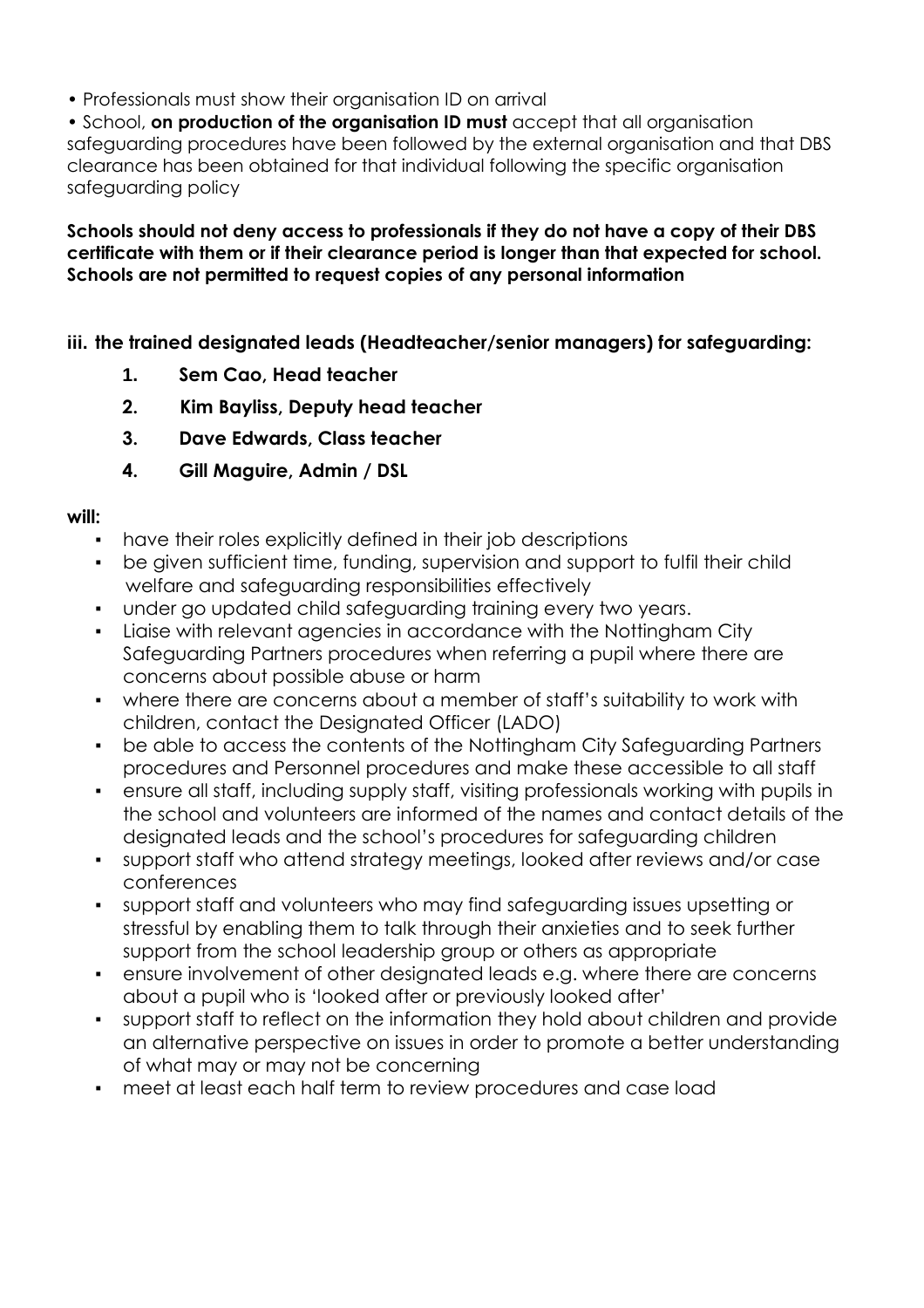#### **Designated leads will ensure that:**

- written records of concerns are kept, even if there is no immediate need for referral; and or Priority Families Assessment
- all child protection records are marked as such and kept securely locked, and if these are stored electronically, that they are differently password protected from the pupils' other files, and accessible only by the Head teacher/designated leads
- pupil records are kept separately, and marked as appropriate to indicate other confidential records are being held elsewhere
- all absence letters are dated and clearly signed by a teacher/tutor, and that if there are concerns about attendance and a pupil's wellbeing and safety, the Education Welfare Officer is contacted
- phone calls about absences are similarly logged and dated
- the children missing education- statutory guidance for local authorities 2016 is adhered to
- where a pupil is subject to a Child Protection Plan, and is absent without explanation for two days, their key worker in Children's Social Care is contacted.
- records are monitored for patterns of what, when taking in isolation would appear to be low level concerns, but when viewed together indicate a pattern which requires further action.
- where there are existing concerns about a pupil, and they transfer to another school in this or another authority, information held is transferred securely and confidentially e.g. a CAF is forwarded under confidential cover and separate from the pupil's main file to the designated lead for child safeguarding in the receiving school
- transfer of records (once on roll at another school) is 5 working days
- where a pupil has a **child protection plan** or there are ongoing child protection enquiries and transfers to another school;
	- o the designated lead for Safeguarding is informed immediately
	- o their child protection file is copied for any new school or college as soon as possible but transferred separately from the main pupil file.

# **iv. The staff**

All staff, teaching and non-teaching, volunteers and others working in school need to:

- Read and understand Part 1 and part 5 of Keeping Children Safe in Education 2021
- be aware that to safeguard children, they have a duty to share information with the designated leads, and through the designated lead, with other agencies
- be aware that despite the requirement to share information with designated leads they can make their own referral to Children's Social Care, e.g. in urgent situations.
- be alert to signs and symptoms of harm and abuse. Further information regarding potential indicators of abuse, including specific information about risks such as Female Genital Mutilation and Forced Marriage is available on the Nottingham City Safeguarding Partners webpage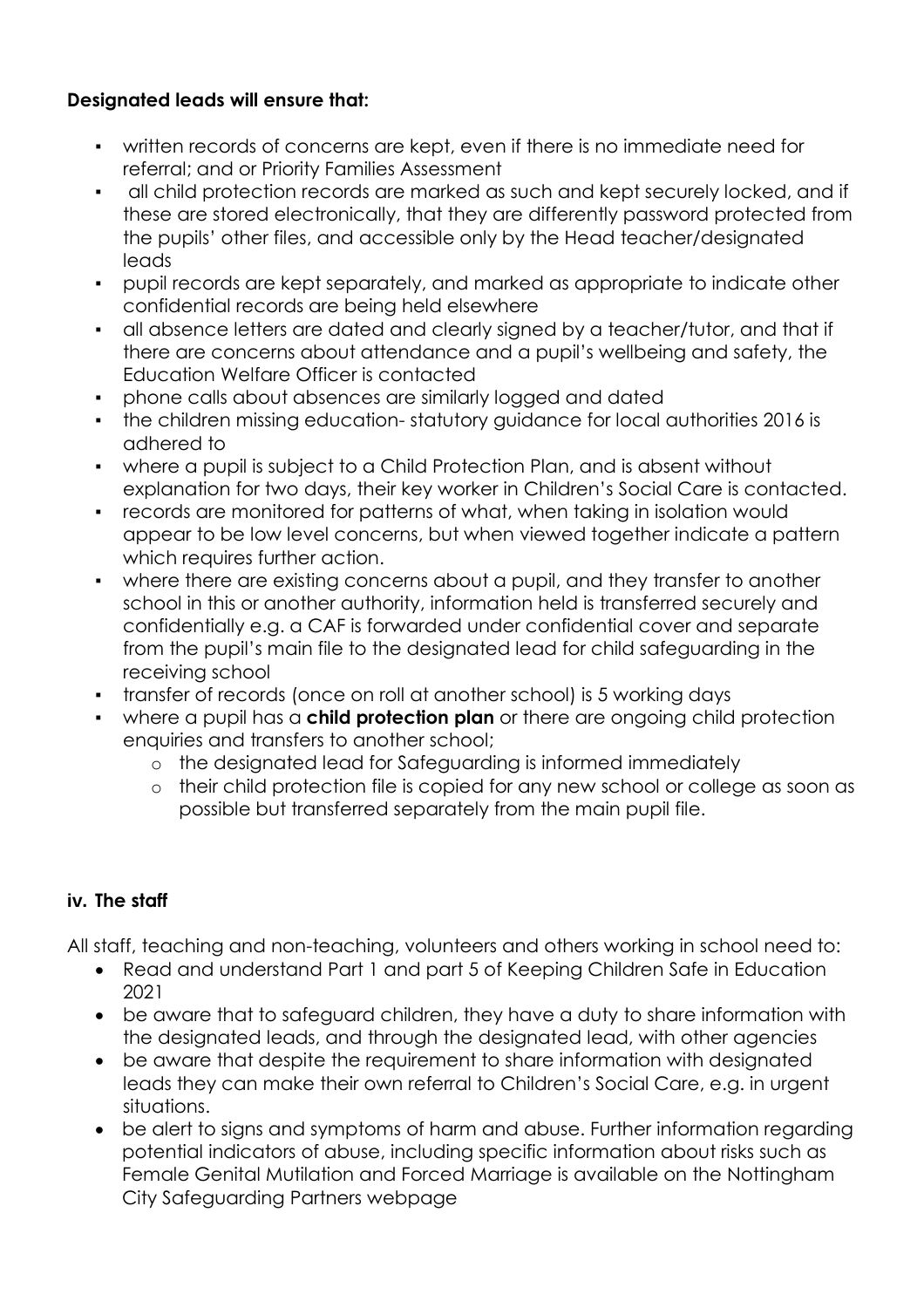- know how to respond to their duty when they have concerns or when a pupil discloses to them and to act
- know how to record concerns and what additional information may be required
- undergo child safeguarding training which is updated regularly in line with advice from the Nottingham City Safeguarding Partners, (whole staff training every three years)
- Recognise that abuse and neglect can happen in any setting and maintain an attitude of 'it could happen here'
- familiarise themselves with "What to do if you´re worried that at child is being abused:

advice for practitioners guidance." (2015)

• Where an allegation is made against a staff member who is not employed by the school e.g. Supply teacher, the [headteacher] will immediately contact both the agency concerned and the LADO. The school will continue to support any investigation that is required.(See paragraph 356 - 359, Keeping Children Safe in Education 2021)

#### **Allegations against the Headteacher**

Where an allegation is made against the Headteacher, Principal or equivalent, the Chair of the Governing Body, or equivalent, must be informed as well as the Designated Officer (LADO) **0115 8765501.**

## **Section C - Reporting concerns to the Designated Safeguarding Leads**

Any concern should be discussed in the first instance with *one of the designated leads or in their absence the Headteacher*, as soon as possible. **If at any point, there is a risk of immediate serious harm to a child, a referral should be made to Children's Social Care or the police immediately. Anybody can make such a referral.**

#### **All concerns / decisions / actions / outcomes are recorded as per school procedures (including electronic records)**

#### **Immediate response to the pupil**

It is vital that our actions do not harm the pupil further or prejudice further enquiries, for example:

- listen to the pupil, if you are shocked by what is being said, try not to show it
- it is OK to observe bruises but not to ask a pupil to remove their clothing to observe them
- **•** if a disclosure is made,
	- o accept what the pupil says
	- o stay calm, the pace should be dictated by the pupil without them being pressed for detail by asking leading questions such as "what did s/he do next?" It is your role to listen - not to investigate
	- o use open questions such as "is there anything else you want to tell me?" or "yes?" or "and?"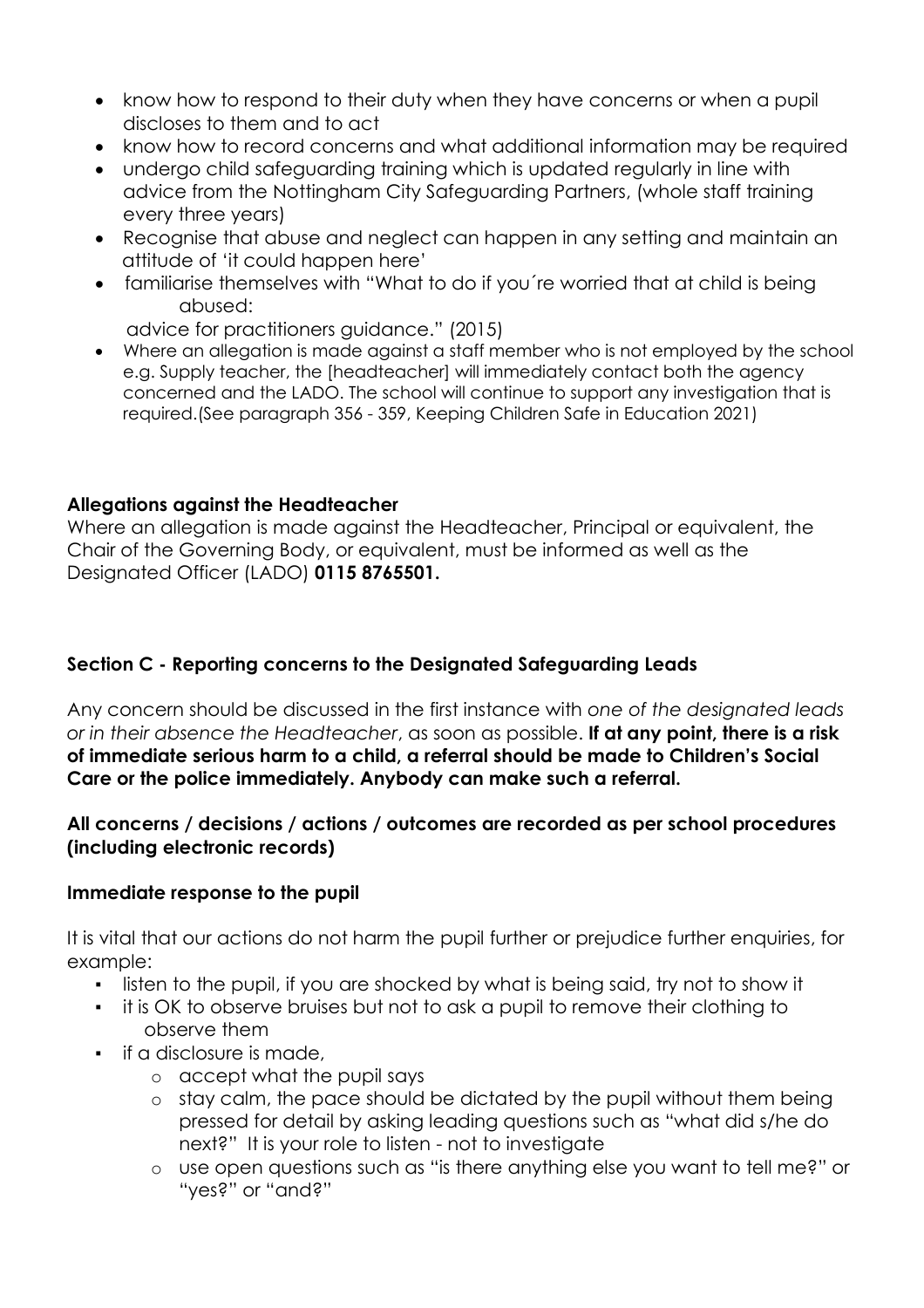- o be careful not to burden the pupil with guilt by asking questions like "why didn't you tell me before?"
- o acknowledge how hard it was for the pupil to tell you
- o do not criticise the perpetrator, the pupil might have a relationship with them
- o do not promise confidentiality, reassure the pupil that they have done the right thing, explain whom you will have to tell (the designated lead) and why; and, depending on the pupil's age, what the next stage will be. It is important that you avoid making promises that you cannot keep such as "I'll stay with you all the time" or "it will be all right now".

# **Recording information**

- Make some brief notes at the time or immediately afterwards; record the date, time, place and context of disclosure or concern, facts and not assumption or interpretation. Your name and role should be included.
- If it is observation of bruising or an injury try to record detail, e.g. "right arm above elbow". Do not take photographs.
- Note the non-verbal behaviour and the key words in the language used by the pupil (try not to translate into 'proper terms').
- It is important to keep these original notes and pass them on to the designated member of staff who may ask you to write a referral.
- All verbal conversations should be promptly recorded using the schools system.

# **Supporting pupils**

- The staff and governors recognise that a child or young person who is abused or witnessess violence may find it difficult to develop and maintain a sense of selfworth. We recognise that in these circumstances pupils might feel helpless and humiliated, and that they might feel self-blame.
- We recognise that this school might provide the only stability in the lives of pupils who have been abused or who are at risk of harm.
- We accept that research shows that the behaviour of a pupil in these circumstances might range from that which is perceived to be normal to aggressive or withdrawn.
- Staff have an understanding that pupils with SEND can be more vulnerable to abuse and neglect. SEND pupils will receive support from the Inclusion Lead (SENCo) and relevant outside agencies e.g. Learning support or Education and Health Care Plan (Keeping Children Safe in Education 2020, paragraph 126)
- We are aware that mental health problem can be an indicator that a child has suffered or is at risk of suffering abuse, neglect or exploitation. Where staff have concerns about a child's mental health immediate action should be taken in line with safeguarding policy. (paragraph. 41 - 45. Keeping Children Safe in Education 2021)

Advice and guidance is available:

[www.gov.uk/government/publications/mental-health-and-behaviour-in-schools](http://www.gov.uk/government/publications/mental-health-and-behaviour-in-schools) ; [www.nspcc.org.uk/keeping-children-safe/childrens-mental-health/depression](http://www.nspcc.org.uk/keeping-children-safe/childrens-mental-health/depression-anxiety-mental-health/)[anxiety-mental-health/](http://www.nspcc.org.uk/keeping-children-safe/childrens-mental-health/depression-anxiety-mental-health/)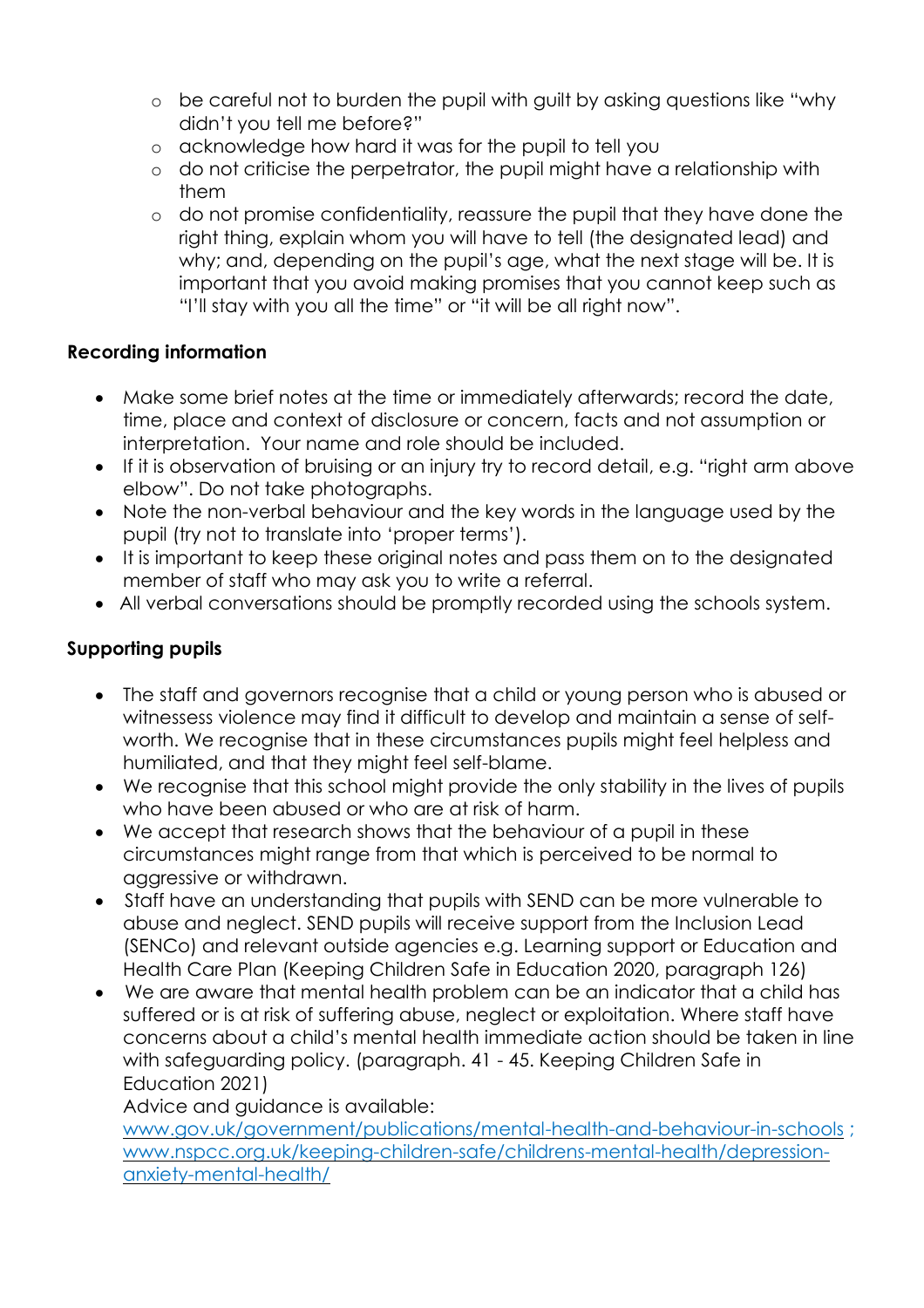- The school will support all pupils by: discussing child protection cases with due regard to safeguarding the pupil and his or her family; supporting individuals who are, or are thought to be, in need or at risk in line with Nottingham City Safeguarding Partners procedures; encouraging self-esteem and selfassertiveness; challenging and not condoning aggression, bullying or discriminatory behaviour; promoting a caring, safe and positive environment.
- We recognise that the provision of the right help at the right time is a key element of our wider safeguarding responsibilities. This includes the provision of Early Help either directly through the school or by signposting to other local services, as set out in Nottingham City's Family Support Strategy. Where a child is receiving early help support we will continue to monitor this to make sure it is having the required impact. Where there is no evidence of this impact we will consider other alternatives, which may include seeking specialist support.

# **Confidentiality**

- The personal information about all pupils' families is regarded by those who work in this school as confidential. All staff and volunteers need to be aware of the confidential nature of personal information and will aim to maintain this confidentiality
- Staff understand that they need know only enough to prepare them to act with sensitivity to a pupil and to refer concerns appropriately. The designated leads and Headteacher will disclose information about a pupil to other members of staff on a need to know basis only. It is inappropriate to provide all staff with detailed information about the pupil, incidents, the family and the consequent actions.

Staff must be aware that:

- they cannot promise a pupil complete confidentiality instead they must explain that they may need to pass information to other professionals to help keep the pupil or other pupils safe
- Where there are concerns about a pupil's welfare relevant agencies need to be involved at an early stage. If a member of staff or a volunteer has concerns about a pupil's welfare, or if a pupil discloses that s/he is suffering abuse or reveals information that gives grounds for concern, the member of staff must speak to their designated lead with a view to passing on the information.

#### **V. Pupils**

#### **Safe Environment – pupils are safe and feel safe**

All pupils are taught about safeguarding, including online, through various teaching and learning opportunities, as part of providing a broad and balanced curriculum. School adopts an open and accepting attitude towards pupils as part of our responsibility for pastoral care. Pupils, parents and staff will be free to talk about any concerns and will see the school as a safe place when there are difficulties. Pupils' worries and fears will be taken seriously and pupils encouraged to seek help from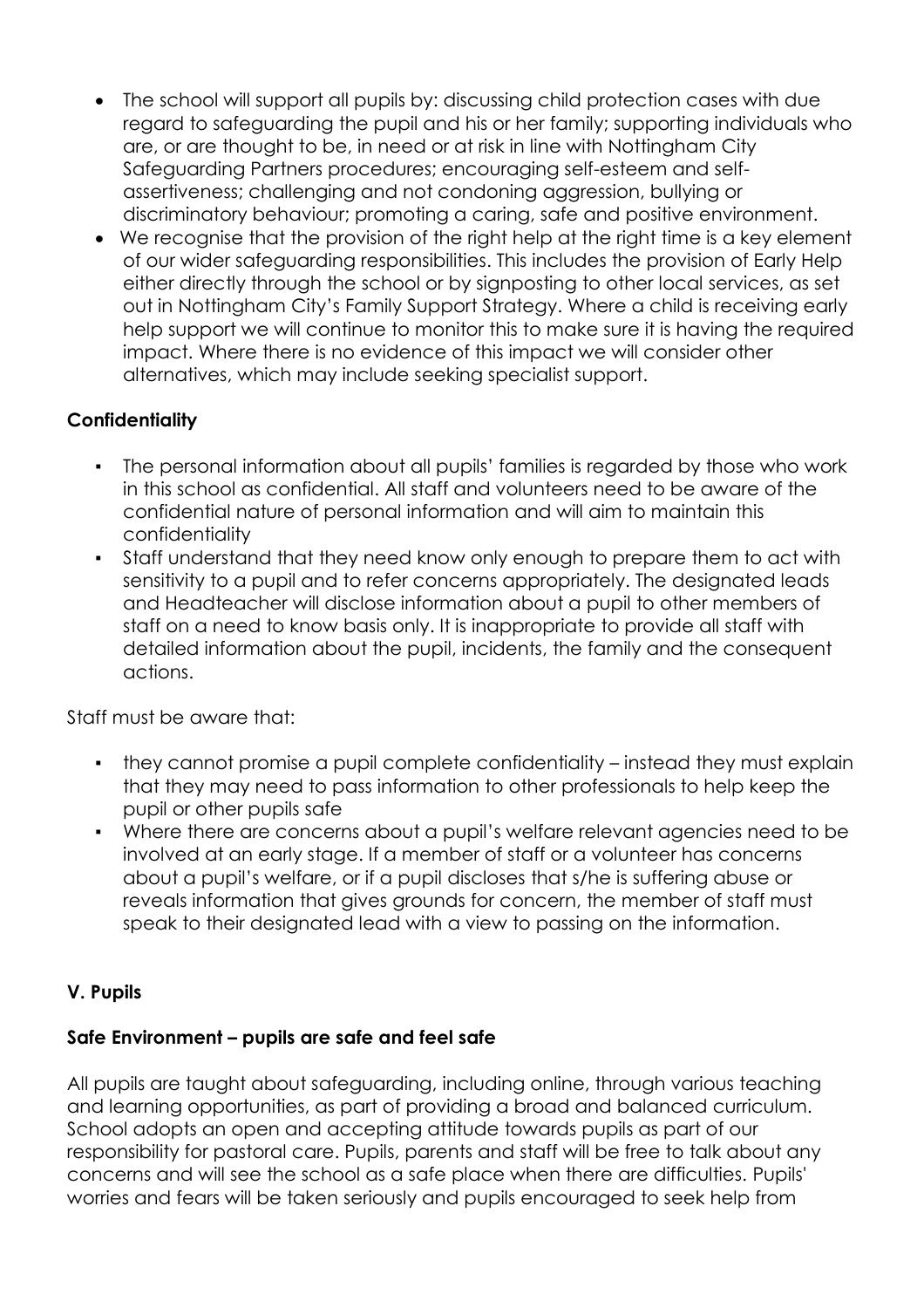school staff.

School will therefore ensure that:

There is an ethos where pupils feel secure and are encouraged to talk and are listened too, taken seriously and responded to appropriately is established and maintained.

Pupils are involved in the decision-making which affects them.

Pupils know that there are adults in the school whom they can approach if they are worried or have difficulties and the school has well developed listening systems. Posters are displayed which detail contact numbers for appropriate support services and child protection helplines e.g. Nottingham City Safeguarding Partners and Childline.

Curriculum activities and opportunities to equip pupils with the skills they need to stay safe from abuse are provided.

There is a clear written statement of the standards of behaviour and the boundaries of appropriate behaviour expected of staff and pupils that is understood and endorsed by all. Positive and safe behaviour is encouraged among pupils and staff are alert to changes in a pupil's behaviour and recognise that challenging behaviour may be an indicator of abuse.

Effective working relationships are established with parents and colleagues from partner agencies.

There is an awareness that personal and family circumstances and lifestyles of some pupils lead to an increased risk of neglect and/or abuse.

# **Section D - Safeguarding as part of the Curriculum**

Through PSHE, ICT and other curriculum opportunities, pupils are helped to talk about their feelings, know about their rights and responsibilities, understand and respond to risks, to deal assertively with pressures and know who they can turn to for advice and help both in and out of the school and how to make a complaint.

The following areas are addressed within PHSE, ICT and in the wider curriculum: Bullying, including cyber-bullying, peer on peer abuse and up skirting E safety

Road, fire and water safety

Inter-personal relationships and domestic abuse

Child sexual exploitation (CSE), online and offline

Honour based abuse and forced marriage

Female genital mutilation (FGM)

Radicalisation and extremism (Educate Against Hate)

This may include covering relevant issues through Relationships Education and Relationships and Sex Education (formerly known as Sex and Relationship Education), tutorials (in colleges) and/or where delivered, through Personal, Social, Health and Economic (PSHE) education. The Government has made regulations which will make the subjects of Relationships Education (for all primary pupils) and Relationships and Sex Education (for all secondary pupils) and Health Education (for all pupils in state-funded schools) mandatory from September 2020.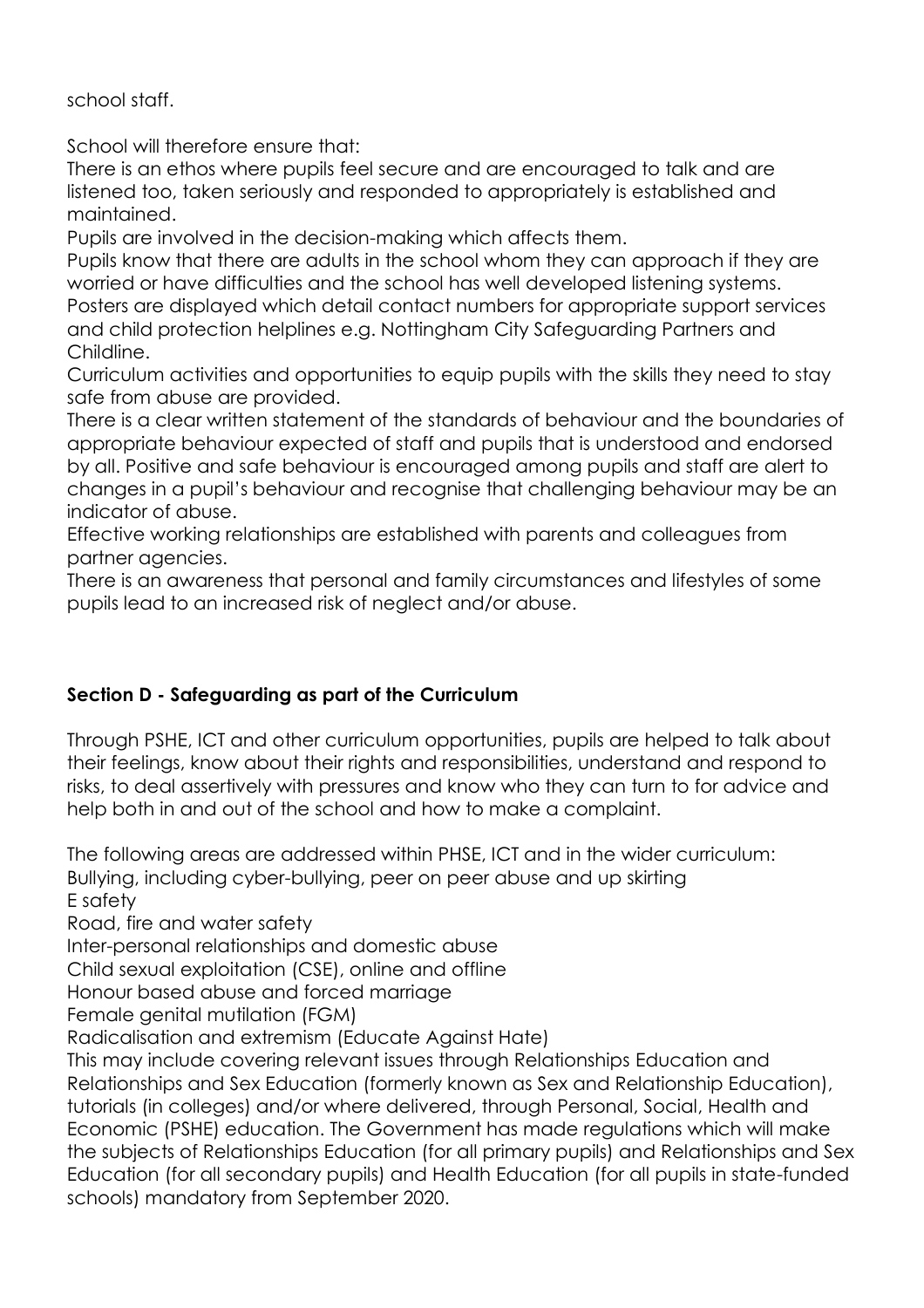When children use the school's network to access the internet, they are protected from inappropriate content by our filtering and monitoring systems. However, many pupils are able to access the internet using their own data plan.

# **Section E – Online Safety (Paragraphs 123 – 134 Keeping children Safe in Education 202)**

It is essential that children are safeguarded from potentially harmful and inappropriate online material. An effective whole school and college approach to online safety empowers a school or college to protect and educate pupils, students, and staff in their use of technology and establishes mechanisms to identify, intervene in, and escalate any concerns where appropriate.

Online safety and the school or college's approach to it should be reflected in the child protection policy. Considering the 4Cs (above) will provide the basis of an effective online policy. The school or college should have a clear policy on the use of mobile and smart technology. Amongst other things this will reflect the fact many children have unlimited and unrestricted access to the internet via mobile phone networks (i.e. 3G, 4G and 5G). This access means some children, whilst at school or college, sexually harass their peers via their mobile and smart technology, share indecent images: consensually and non-consensually (often via large chat groups), and view and share pornography and other harmful content. Schools and colleges should carefully consider how this is managed on their premises and reflect in their mobile and smart technology policy and their child protection policy.

#### **Remote learning**

Where children are being asked to learn online at home the Department has provided advice to support schools and colleges do so safely: safeguarding in schools, colleges and other providers and safeguarding and remote education.

#### **At Firbeck Academy we have a separate policy in respect of Mobile Phone and Camera use.**

# **Section F - Working with parents/carers**

- Parents and carers play an important role in protecting their children from harm.
- In most cases, the school will discuss concerns about a pupil with the family and, where appropriate, seek their agreement to making referrals to Children and Families Direct.
- Where there are any doubts, the designated lead should clarify with Children and Families Direct whether, and if so when and by whom, the parents should be told about the referral. Alternatively they could ring the Consultation Line in Children's Duty to discuss this case. The number for this is **07711189544**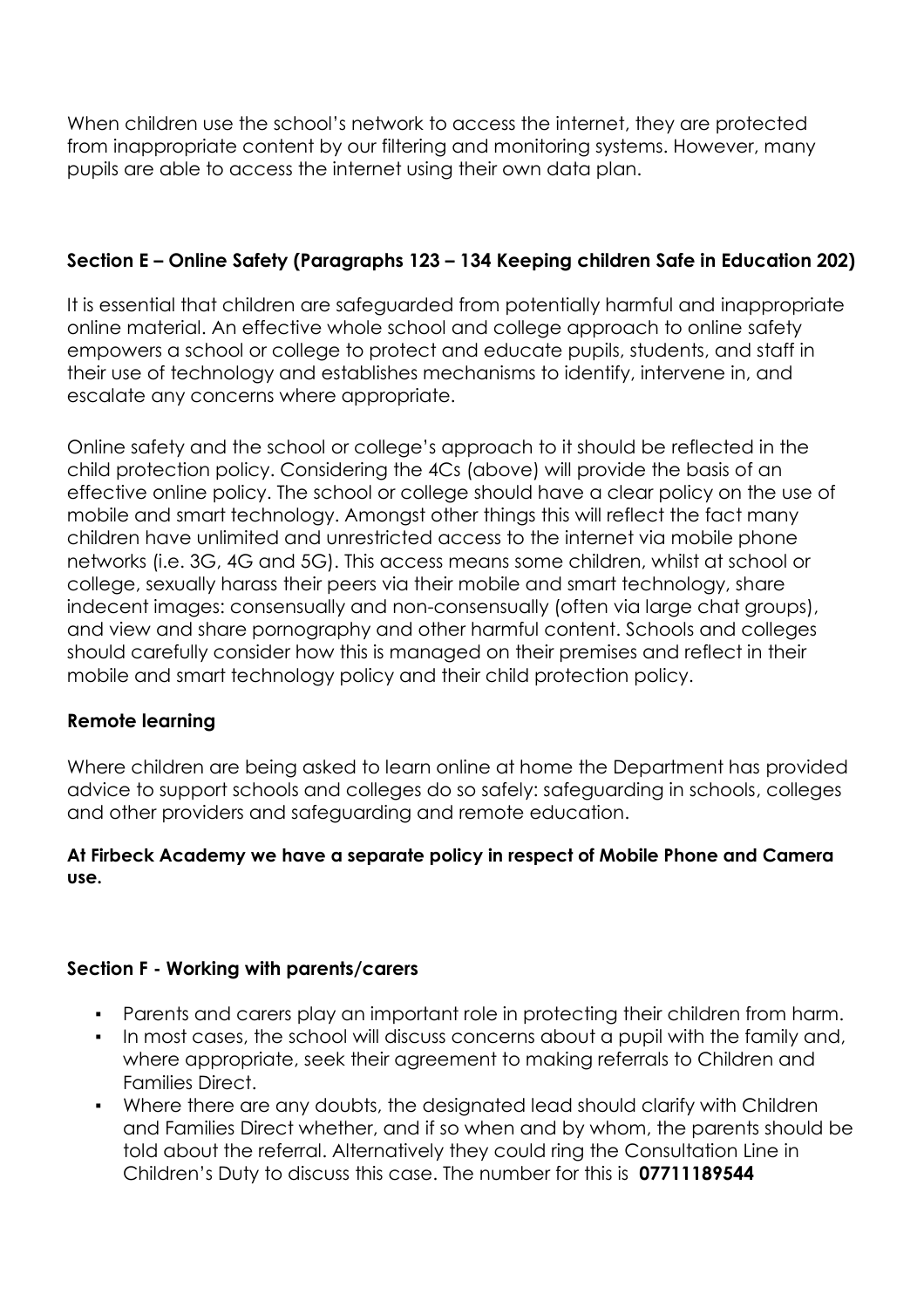- The pupil's views will be considered in deciding whether to inform the family, particularly where the pupil is sufficiently mature to make informed judgments about the issues, and about consenting to that.
- *vigilance: to have adults notice when things are troubling them*

*• understanding and action: to understand what is happening; to be heard and understood; and to have that understanding acted upon*

*• stability: to be able to develop an ongoing stable relationship of trust with those helping them*

*• respect: to be treated with the expectation that they are competent rather than not*

*• information and engagement: to be informed about and involved in procedures, decisions, concerns and plans*

*• explanation: to be informed of the outcome of assessments and decisions and reasons when their views have not met with a positive response*

*• support: to be provided with support in their own right as well as a member of their family*

*• advocacy: to be provided with advocacy to assist them in putting forward their views*

*• protection: to be protected against all forms of abuse and discrimination and the right to special protection and help if a refugee (Working Together to Safeguard children 2018 p10)*

The school aims to help parents understand that the school, like all others, has a duty to safeguard and promote the welfare of all pupils. The school may need to share information and work in partnership with other agencies when there are concerns about a pupil's welfare.

# **Children in Care (LAC) and Children Previously in Care (PLAC)**

Supporting children in care and children who have been in care is a key priority for our school. We recognise that the needs of this group of children can only be effectively met when all agencies work together. To ensure we have a coordinated approach to meeting the needs of children in care who attend our school we have a designated lead, who is: **Sem Cao**

# **Private Fostering**

A private fostering arrangement is one that is made privately (without the involvement of a local authority) for the care of a child under the age of 16 years (under 18, if disabled) by someone other than a parent or close relative, in their own home, with the intention that it should last for 28 days or more. A close family relative is defined as a 'grandparent, brother, sister, uncle or aunt' and includes half-siblings and step-parents; it does not include great-aunts or uncles, great grandparents or cousins.

Parents and private foster carers both have a legal duty to inform the relevant local authority at least six weeks before the arrangement is due to start; not to do so is a criminal offence.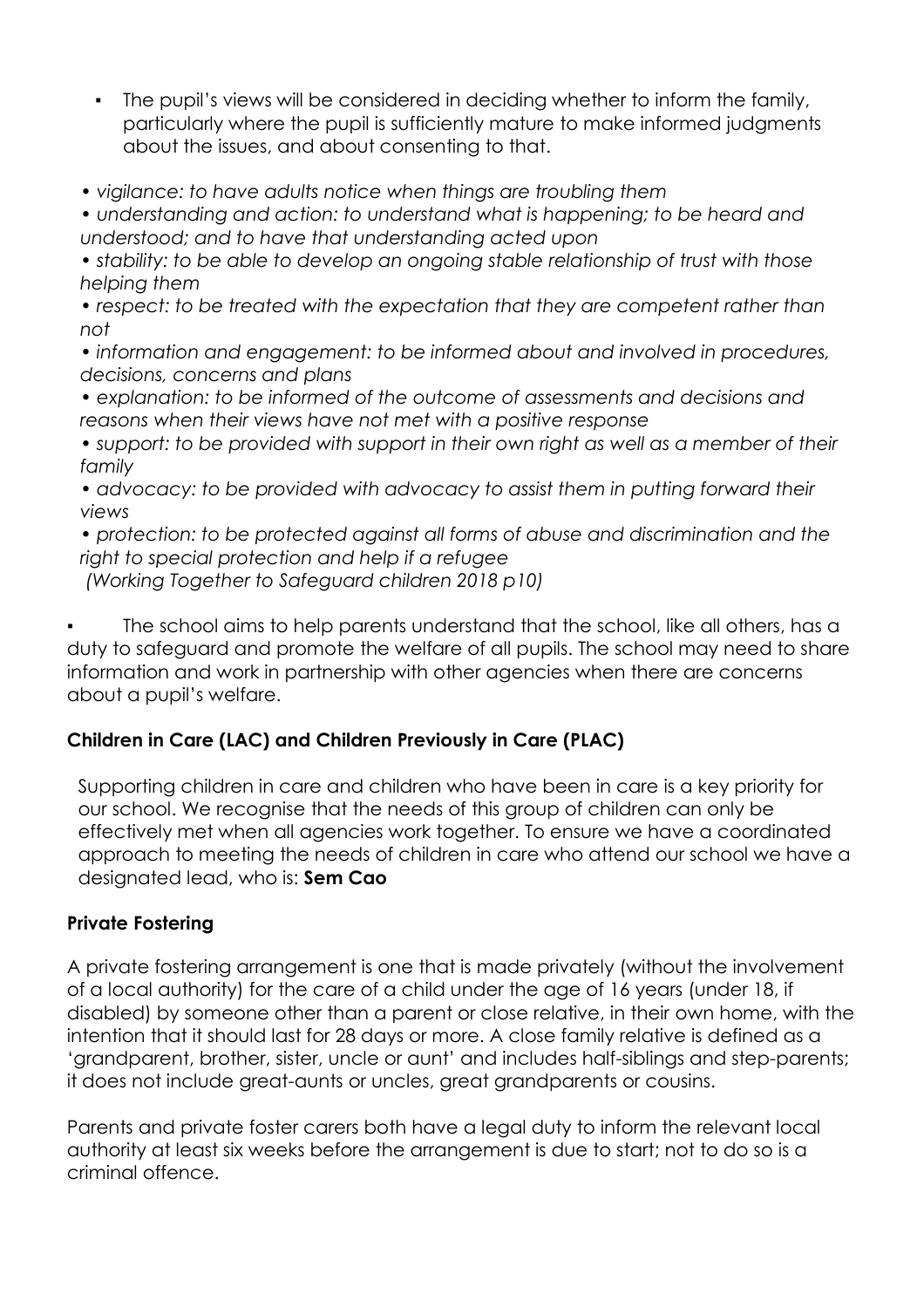Whilst most privately fostered children are appropriately supported and looked after, they are a potentially vulnerable group who should be monitored by the local authority, particularly when the child has come from another country. In some cases privately fostered children are affected by abuse and neglect, or be involved in trafficking, child sexual exploitation or modern-day slavery.

Schools have a mandatory duty to report to the local authority where they are aware or suspect that a child is subject to a private fostering arrangement. Although schools have a duty to inform the local authority, there is no duty for anyone, including the private foster carer or social workers to inform the school. However, it should be clear to the school who has parental responsibility.

School staff should notify the designated safeguarding lead when they become aware of private fostering arrangements. The designated safeguarding lead will speak to the family of the child involved to check that they are aware of their duty to inform the local authority.

On admission to the school, we will take steps to verify the relationship of the adults to the child who is being registered.

#### **Section G - Prevention in the Curriculum**

- The school recognises the importance of developing pupils' awareness of behaviour that is unacceptable towards them and others, and how they can help keep themselves and others safe.
- The PSHE programme *in each key stage* provides personal development opportunities for pupils to learn about keeping safe and who to ask for help if their safety is threatened. As part of developing a healthy, safer lifestyle, pupils are taught to, for example:
	- o safely explore their own and others' attitudes
	- o recognise and manage risks in different situations and how to behave responsibly
	- o judge what kind of physical contact is acceptable and unacceptable
	- o recognise when pressure from others (including people they know) threatens their:
		- personal safety and well-being and develop effective ways of resisting pressure;
		- including knowing when and where to get help
	- o use assertiveness techniques to resist unhelpful pressure.
	- o How to keep safe on-line
	- o The risks associated with sharing indecent images of, or information about, themselves. This is something that is often referred to as Sexting. Research indicates that this is increasingly associated with concerns such as sexual exploitation. Our work in this area is based on the guidance set out in Sexting in Schools and Colleges: Responding to Incidents and Safeguarding Young People.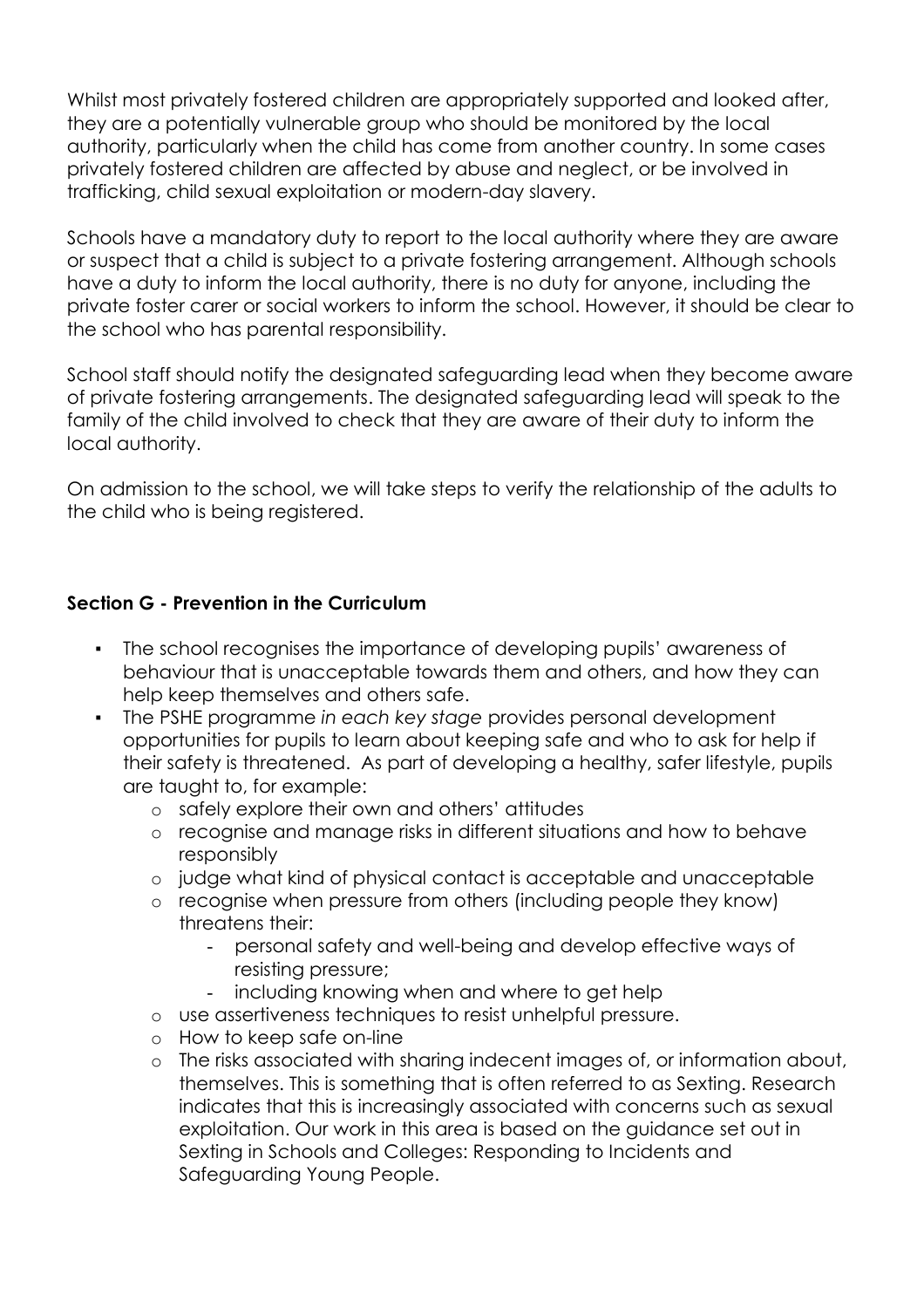#### **Section H - Particularly Vulnerable Groups (Statutory & New additions will be listed below)**

Some children and young people may be particularly vulnerable to abuse and harm. This includes for example privately fostered children, children with a disability, children with communication needs. Certain forms of behavior can also increase the vulnerability of a young person such as drug or alcohol misuse. The designated safeguarding lead should be aware of the range of guidance that is available and vigilant to concerns being raised by staff and children which need to be reported in accordance with national (Government) and local (Nottingham City Safeguarding Partners) procedures without delay. The lead should also ensure staff working with children are alert to signs which may indicate possible abuse or harm.

# **1. Preventing Radicalisation -** *Annex B, Page 135 Keeping Children Safe in Education 2021*

Preventing violent extremism by countering the ideology of extremism and by identifying those who are being drawn into radicalism has for some time formed part of our approach to safeguarding. The Counter-terrorism and Security Act 2015 now imposes a duty on a wide range of bodies including all schools to respond when they become concerned that a child is being, or is at risk of, becoming radicalised. Compliance will be monitored through various inspection regimes such as Ofsted that will be looking to see that organisations have assessed the level of risk and that staff are appropriately trained to look out for signs of radicalisation. Also schools will be monitored to ensure they are aware of the process for making referrals to Channel, the panel that reviews and refers individuals to programmes to challenge extremist ideology.

Statutory guidance has been published and is available here: <https://www.gov.uk/government/publications/prevent-duty-guidance>

If you have any concerns about individuals who may be being drawn into support for extremist ideology, please contact the Prevent Team [prevent@nottinghamshire.pnn.police.uk](mailto:prevent@nottinghamshire.pnn.police.uk) who will then contact you to discuss whether a referral should be made. Although a police team, their role is to support early intervention so that vulnerable children or adults do not end up facing criminal sanctions.

# **2. Female Genital Mutilation -** *Annex B, Page 133 Keeping Children Safe in Education 2021*

Female genital mutilation (FGM) refers to procedures that intentionally alter or cause injury to the female genital organs for non-medical reasons. The practice is illegal in the UK.FGM typically takes place between birth and around 15 years old; however, it is believed that the majority of cases happen between the ages of 5 and 8.

Risk factors for FGM include

• low level of integration into UK society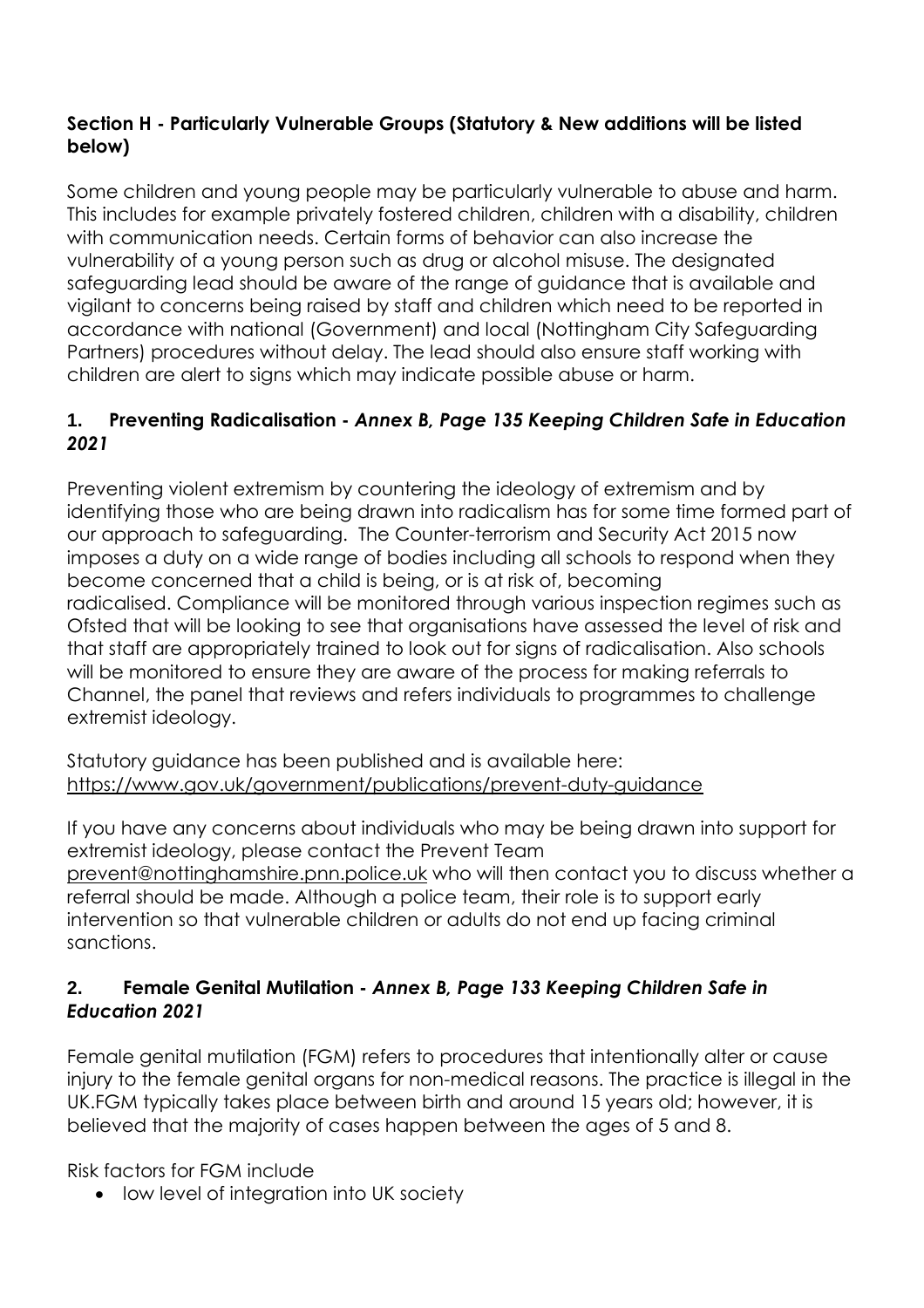- mother or a sister who has undergone FGM
- girls who are withdrawn from PSHE
- visiting female elder from the country of origin
- being taken on a long holiday to the country of origin
- talk about a 'special' procedure to become a woman
- Symptoms of FGM

FGM may be likely if there is a visiting female elder, there is talk of a special procedure or celebration to become a woman, or parents wish to take their daughter out-ofschool to visit an 'at-risk' country (especially before the summer holidays), or parents who wish to withdraw their children from learning about FGM.

Potential indications that FGM may have already taken place may include:

- difficulty walking, sitting or standing and may even look uncomfortable.
- spending longer than normal in the bathroom or toilet due to difficulties urinating.
- spending long periods of time away from a classroom during the day with bladder or menstrual problems.
- frequent urinary, menstrual or stomach problems.
- prolonged or repeated absences from school or college, especially with noticeable behaviour changes (e.g. withdrawal or depression) on the girl's return
- reluctance to undergo normal medical examinations.
- confiding in a professional without being explicit about the problem due to embarrassment or fear.
- talking about pain or discomfort between her legs

The Serious Crime Act 2015 sets out a mandatory duty on professionals (including teachers) to notify police when they discover that FGM appears to have been carried out on a girl under 18. In schools, this will usually come from a disclosure.

Teachers must personally report to the police cases where they discover that an act of FGM appears to have been carried out; and discuss any such cases with the safeguarding lead and Children's Social Care. Although the duty does not apply in relation to at risk or suspected cases never the less this is still something that must be reported to social care.

[www.gov.uk/government/publications/multi-agency-statutory-guidance-on](http://www.gov.uk/government/publications/multi-agency-statutory-guidance-on-female-genital-mutilation)[female-genital-mutilation](http://www.gov.uk/government/publications/multi-agency-statutory-guidance-on-female-genital-mutilation)

#### **3. Sexual violence and sexual harassment in schools –**

#### **Part 5, page 100, paragraphs 428 – 464 Keeping Children Safe in Education**  *Annex B, Page 138 Keeping Children Safe in Education 2021*

Schools and colleges should **respond to all reports and concerns** of child on child sexual violence and sexual harassment, including those that have happened outside of the school or college premises, and or online.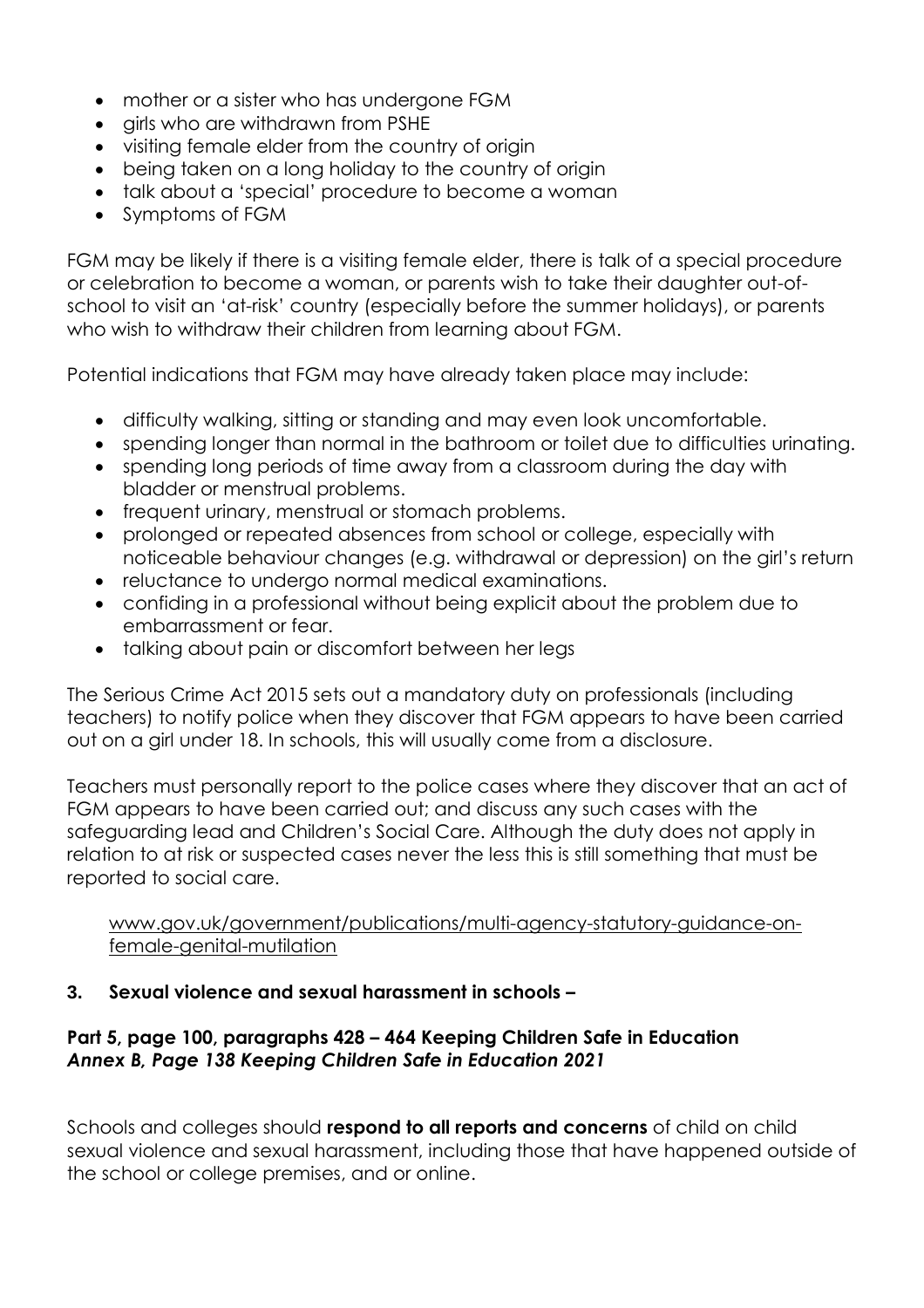Sexual violence and sexual harassment can occur between two children of **any age and sex**, from primary through to secondary stage and into colleges. It can occur through a group of children sexually assaulting or sexually harassing a single child or group of children. Sexual violence and sexual harassment exist on a continuum and may overlap; they can occur online and face to face (both physically and verbally) and are never acceptable.

Whilst **any** report of sexual violence or sexual harassment should be taken seriously, staff should be aware it is more likely that girls will be the victims of sexual violence and sexual harassment and more likely it will be perpetrated by boys.

But it is essential that all victims are reassured that they are being taken seriously and that they will be supported and kept safe. A victim should never be given the impression that they are creating a problem by reporting sexual violence or sexual harassment. Nor should a victim ever be made to feel ashamed for making a report

Schools and colleges not recognising, acknowledging or understanding the scale of harassment and abuse and/or downplaying some behaviours related to abuse can lead to a culture of unacceptable behaviour, an unsafe environment and in worst case scenarios a culture that normalises abuse leading to children accepting it as normal and not coming forward to report it.

Reports of sexual violence and sexual harassment are likely to be complex and require difficult professional decisions to be made, often quickly and under pressure. Governing bodies and proprietors should ensure that the school or college contributes to multi-agency working in line with statutory guidance Working Together to Safeguard Children.

Any decisions are for the school or college to make on a case-by-case basis, with the designated safeguarding lead (or a deputy) taking a leading role and using their professional judgement, supported by other agencies, such as children's social care and the police as required.

More information on HSB can be found at paras18-22 of the detailed advice, Sexual violence and sexual harassment between children at schools and colleges.

The NSPCC also provides free and independent advice about HSB:NSPCC Learning - Protecting children from harmful sexual behaviour and NSPCC -Harmful sexual behaviour framework

The Lucy Faithfull Foundation has developed a HSB toolkit, which amongst other things, provides support, advice and information on how to prevent it, links to organisations and helplines, resources about HSB by children, internet safety, sexual development and preventing child sexual abuse.

Contextual Safeguarding Network–Beyond Referrals (Schools) provides a school selfassessment toolkit and guidance for addressing HSB in schools.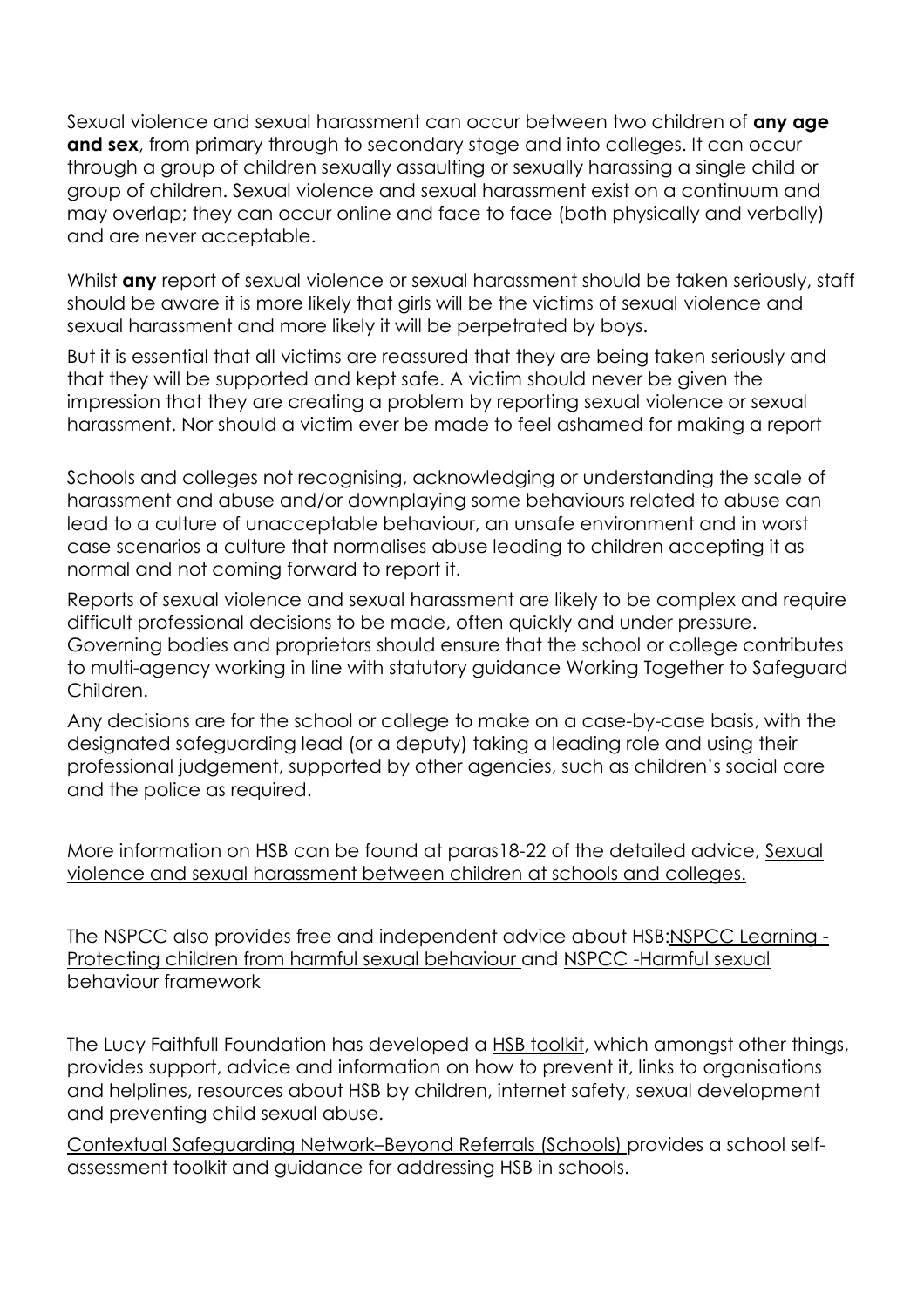Stop It Now -Preventing harmful sexual behaviour in children -Stop It Now provides a guide for parents, carers and professionals to help everyone do their part in keeping children safe, they also run a free confidential helpline.

It is important that the perpetrator(s)is/are also given the correct support to try to stop them re-offending and to address any underlying trauma that may be causing this behaviour. Addressing inappropriate behaviour **can** be an important intervention that helps prevent problematic, abusive and/or violent behaviour in the future.

# **4. Peer on Peer abuse -** *Annex B, Page 137 Keeping Children Safe in Education 2021*

Staff should be aware that safeguarding issues can manifest themselves via peer on peer abuse. This is most likely to include, but not limited to: bullying (including cyber bullying), gender based violence/sexual assaults and sexting.

**All** staff should be aware that children can abuse other children (often referred to as peer on peer abuse). This is most likely to include, but may not be limited to:

- bullying (including cyberbullying);
- physical abuse such as hitting, kicking, shaking, biting, hair pulling, or otherwise causing physical harm;
- sexual violence,8 such as rape, assault by penetration and sexual assault;
- sexual harassment,9 such as sexual comments, remarks, jokes and online sexual harassment, which may be stand-alone or part of a broader pattern of abuse;
- up skirting, typically involves taking a picture under a person's clothing without them knowing, with the intention of viewing their genitals or buttocks to obtain sexual gratification, or cause the victim humiliation, distress or alarm; 10 which sexting (also known as youth produced sexual imagery); and
- initiation/hazing type violence and rituals

At Firbeck Academy we believe that all children have a right to attend school and learn in a safe environment. Children should be free from harm by adults in the school and other students.

We recognise that some students will sometimes negatively affect the learning and wellbeing of others and their behaviour will be dealt with under the school's Behaviour Policy.

# **5. Sexting & Up skirting –** *Annex B, Page 141 Keeping Children Safe in Education 2021*

In cases of 'sexting' we follow guidance given to schools and colleges by the UK Council for Child Internet Safety (UKCCIS) published in 2017: 'Sexting in schools and colleges, responding to incidents, and safeguarding young people'

The Voyeurism (Offences) Act 2019, which is commonly known as the Up skirting Act, came into force on 12 April 2019. 'Up skirting' is where someone takes a picture under a person's clothing (not necessarily a skirt) without their permission and or knowledge, with the intention of viewing their genitals or buttocks (with or without underwear) to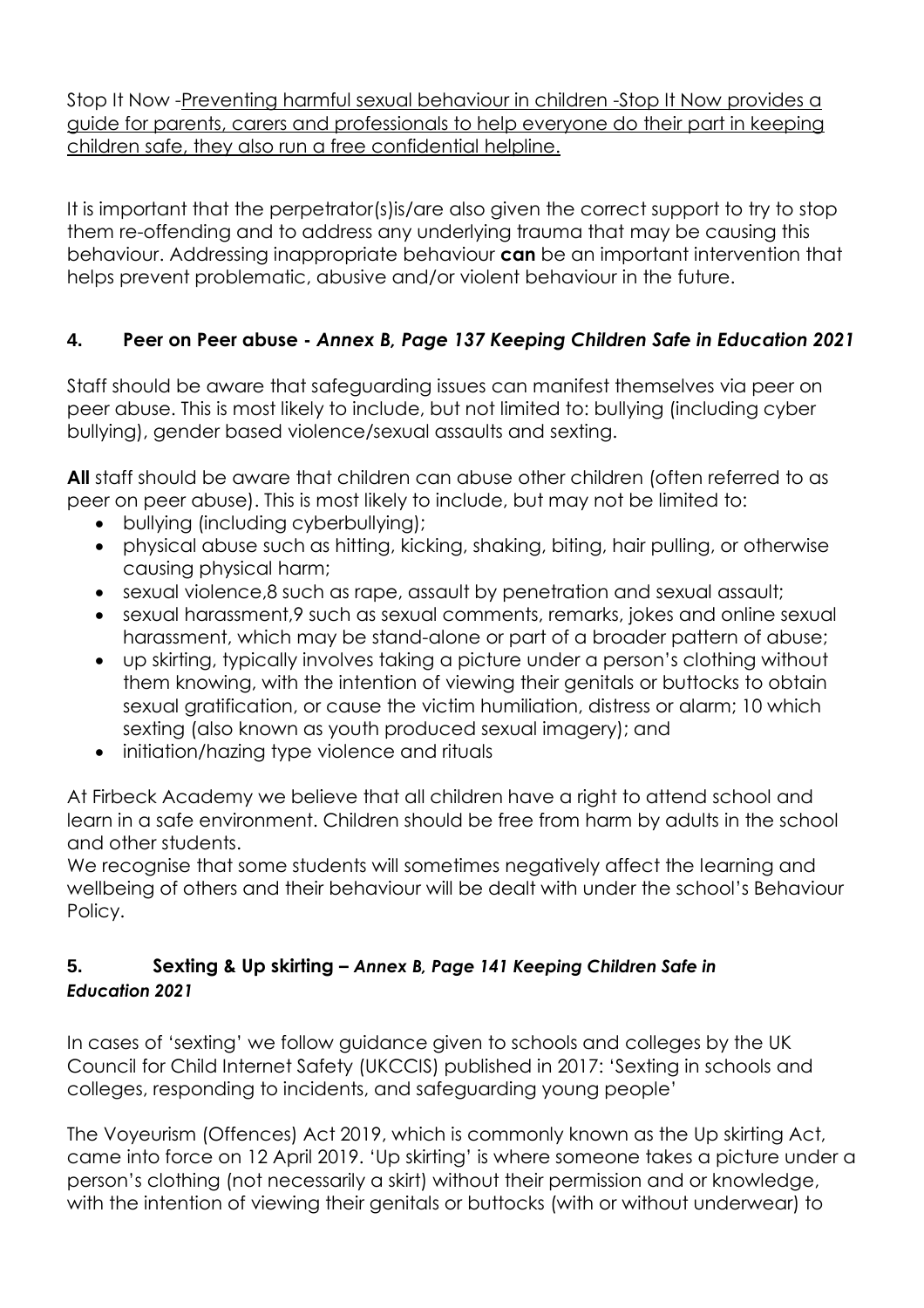obtain sexual gratification, or cause the victim humiliation, distress or alarm. It is a criminal offence. Anyone of any sex, can be a victim.

# *6.* **Neglect** - *Annex B, Page 122 Keeping Children Safe in Education 2021*

The persistent failure to meet a child's basic physical and/or psychological needs, likely to result in the serious impairment of the child's health or development. Neglect may involve a parent or carer failing to provide adequate food, clothing and shelter (including exclusion from home or abandonment); protect a child from physical and emotional harm or danger; ensure adequate supervision (including the use of inadequate care-givers); or ensure access to appropriate medical care or treatment. It may also include neglect of, or unresponsiveness to, a child's basic emotional needs.

All staff should be aware that child sexual and child criminal exploitation are forms of child abuse.

Nottinghamshire and Nottingham City Safeguarding Children Partnerships have adapted this toolkit which was initially developed by Jane Wiffin on behalf of Hounslow LSCB and then revised by North Somerset; to offer a 'Structured Judgement Approach' to the identification of child neglect and the tools for agencies to work in partnership with families to improve outcomes for the children and young people.

#### **Child and Young Person's Neglect Toolkit for assisting in the identification of Child Neglect V1.3 June 2021**

The Toolkit should be used in conjunction with the local Nottinghamshire and Nottingham City Pathway documents which provide guidance on thresholds for services, and the interagency Procedures and Guidance [http://nottinghamshirescb.proceduresonline.com/p\\_neglect.html.](http://nottinghamshirescb.proceduresonline.com/p_neglect.html)

- Nottinghamshire: Pathway to Provision [http://www.nottinghamshire.gov.uk/care/childrens-social](http://www.nottinghamshire.gov.uk/care/childrens-social-care/nottinghamshire-childrens-trust/pathway-to-provision)[care/nottinghamshire-childrens-trust/pathway-to-provision](http://www.nottinghamshire.gov.uk/care/childrens-social-care/nottinghamshire-childrens-trust/pathway-to-provision)
- Nottingham City: Family Support Pathway [http://intranet.nottinghamcity.gov.uk/media/5091/family-support-pathways-](http://intranet.nottinghamcity.gov.uk/media/5091/family-support-pathways-2018-20_19219_lr.pdf)[2018-20\\_19219\\_lr.pdf](http://intranet.nottinghamcity.gov.uk/media/5091/family-support-pathways-2018-20_19219_lr.pdf)

# **7. Mental Health – Paragraphs 41 – 45 Keeping Children Safe in Education 2021**

**All** staff should be aware that mental health problems can, in some cases, be an indicator that a child has suffered or is at risk of suffering abuse, neglect or exploitation. Only appropriately trained professionals should attempt to make a diagnosis of a mental health problem. Education staff, however, are well placed to observe children day-to-day and identify those whose behaviour suggests that they may be experiencing a mental health problem or be at risk of developing one.

Where children have suffered abuse and neglect, or other potentially traumatic adverse childhood experiences, this can have a lasting impact throughout childhood,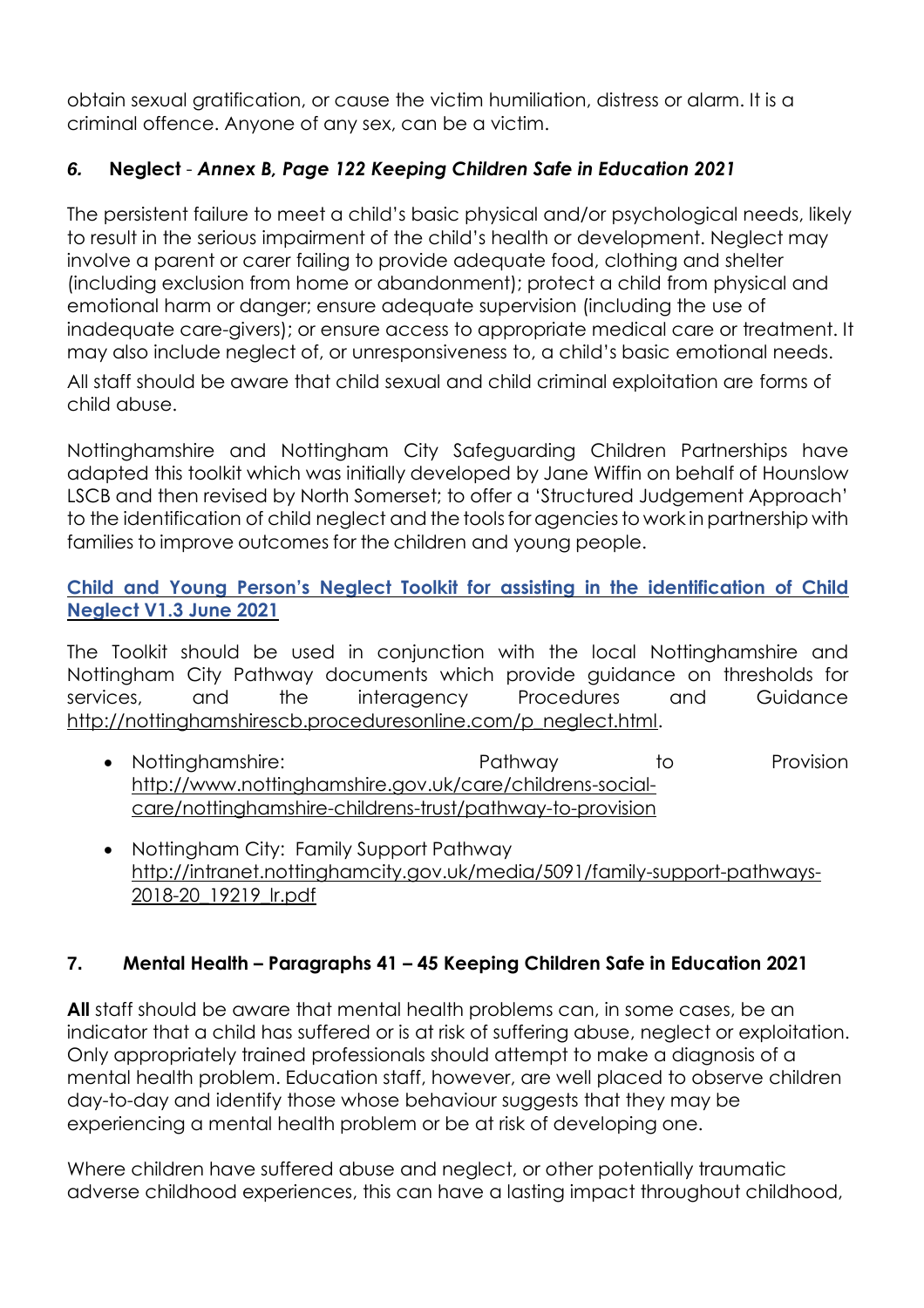adolescence and into adulthood. It is key that staff are aware of how these children's experiences, can impact on their mental health, behaviour, and education. Schools and colleges can access a range of advice to help them identify.

If staff have a mental health concern about a child that is also a safeguarding concern, immediate action should be taken, following their child protection policy, and speaking to the designated safeguarding lead or a deputy. If staff have a mental health concern about a child that is also a safeguarding concern, immediate action should be taken, following their child protection policy, and speaking to the designated safeguarding lead or a deputy.

# **8. Children who Self-harm**

Staff should always be mindful of the underlying factors which may lead a child or young person of any age to self-harm. This is particularly the case for children of primary school age as self-harm in this age group is uncommon. Where information comes to the attention of practitioners which suggests that a primary age child has self-harmed serious consideration must be given to whether there are other underlying factors, including abuse. All such cases should be discussed with children's social care.

Even in those unusual cases where a primary age child is thought to have self-harmed it is important to recognise that this behaviour is an indicator of emotional distress and the child will need support to address this.

#### *9.* **Child Sexual Exploitation (CSE) –** *Annex B, Page 127 Keeping Children Safe in Education 2021*

#### *Who is at risk?*

Child sexual exploitation can happen to any young person from any background. Although the research suggests that the females are more vulnerable to CSE, boys and young men are also victims of this type of abuse.

In all its forms, CSE is child abuse and should be treated as a child safeguarding issue.

Nottingham City Children's safeguarding Partnership have developed the Multi Agency Sexual Exploitation Risk Assessment Tool where there are concerns that a child may be at risk of, involved in or thought to be experiencing child sexual exploitation. It will assist in identifying indicators of sexual exploitation and then to determine what intervention, support services and disruption tactics are required. Copies are available from the DSLs.

[www.gov.uk/government/publications/child-sexual-exploitation-definition-and](http://www.gov.uk/government/publications/child-sexual-exploitation-definition-and-guidance-for-practitioners)[guidance-for-practitioners](http://www.gov.uk/government/publications/child-sexual-exploitation-definition-and-guidance-for-practitioners)

# **10. Child Criminal Exploitation (CCE) -** *Annex B, Page 127 Keeping Children Safe in Education 2021*

[www.gov.uk/government/publications/criminal-exploitation-of-children-and](http://www.gov.uk/government/publications/criminal-exploitation-of-children-and-vulnerable-adults-county-lines)[vulnerable-adults-county-lines](http://www.gov.uk/government/publications/criminal-exploitation-of-children-and-vulnerable-adults-county-lines)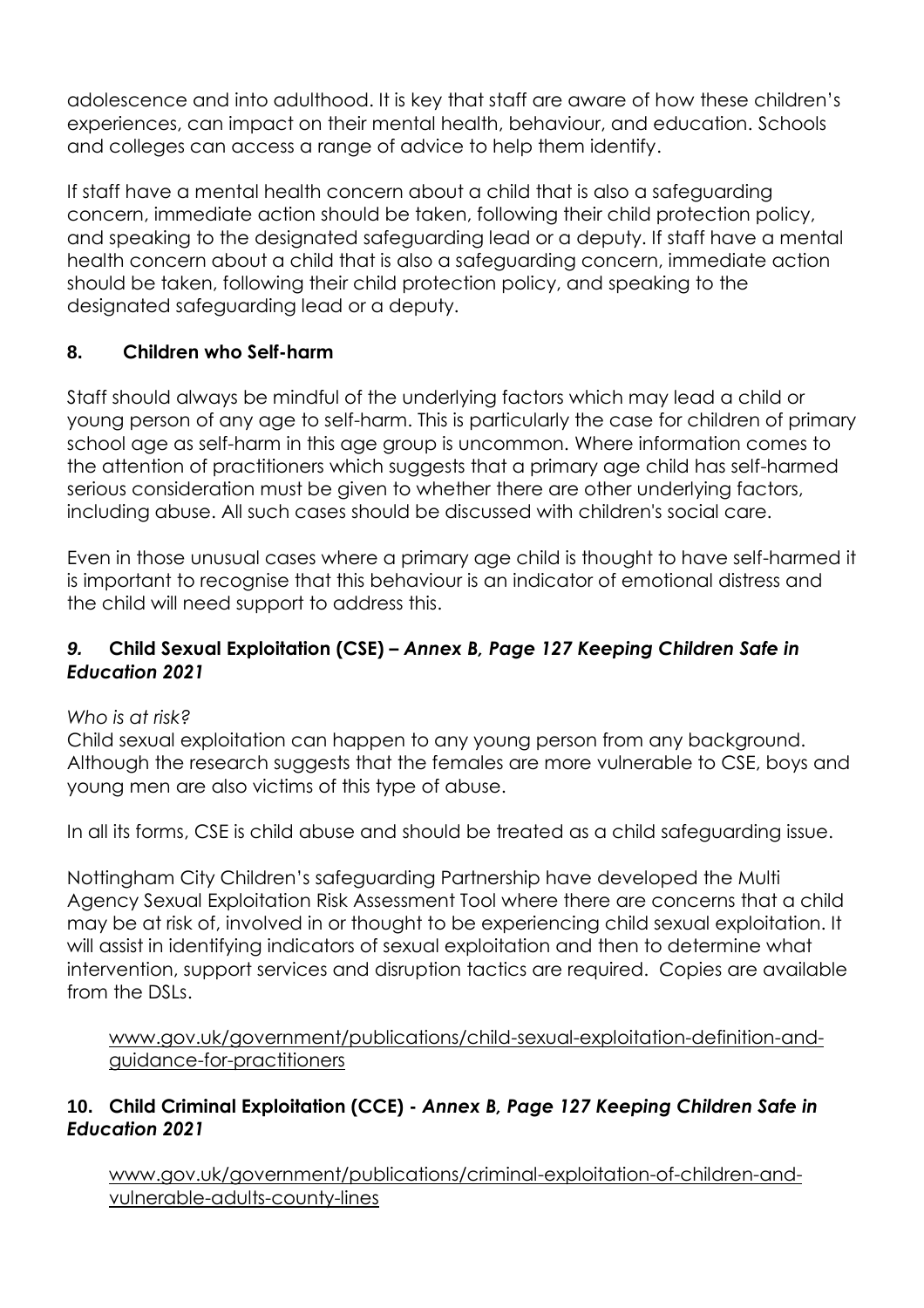# *11.* **County Lines -** *Annex B, Page 128 Keeping Children Safe in Education 2021*

[www.gov.uk/government/publications/criminal-exploitation-of-children-and](http://www.gov.uk/government/publications/criminal-exploitation-of-children-and-vulnerable-adults-county-lines)[vulnerable-adults-county-lines](http://www.gov.uk/government/publications/criminal-exploitation-of-children-and-vulnerable-adults-county-lines)

#### **12. Domestic Abuse -** *Annex B, Page 130 Keeping Children Safe in Education 2021*

Operation Encompass is a reporting system which enables the police and schools to work together to provide emotional and practical help to children. The system ensures that following an incident of domestic abuse, the police will inform a DSL at the school within 24 hours. Further advice is available from:

The National Domestic Abuse Helpline 0808 2000 247 NSPCC - UK Domestic-abuse Signs Symptoms Effects Refuge - What is domestic violence/effects of domestic violence on children SafeLives - Young People and domestic abuse.

#### **13. Honour-based Abuse -** *Annex B, Page 133 Keeping Children Safe in Education 2021*

#### **Section I - Contextual safeguarding**

This means that incidents and or behaviours are associated with factors outside the school or college and/or occur between children outside the school or college the designated safeguarding lead (or deputy) should be considering contextual safeguarding. This simply means assessments of children in such cases should consider whether wider environmental factors are present in a child's life that are a threat to their safety and/or welfare. Children's social care assessments should consider such factors and so, it is important that schools and colleges provide as much information as possible as part of the referral process. This will allow any assessment to consider all the evidence and the full context of any abuse.

#### **Section J - Professional development**

The governors recognise that all staff and volunteers who work with pupils aged up to 18 years need to have appropriate child safeguarding training that equips them to recognise and respond to pupil welfare concerns.

We will ensure staff are given mandatory induction, which includes familiarisation with child safeguarding policy, part 1 and 5 of Keeping Children Safe in Education, staff behaviour policy, the designated leads in the school, their responsibilities and procedures to be followed.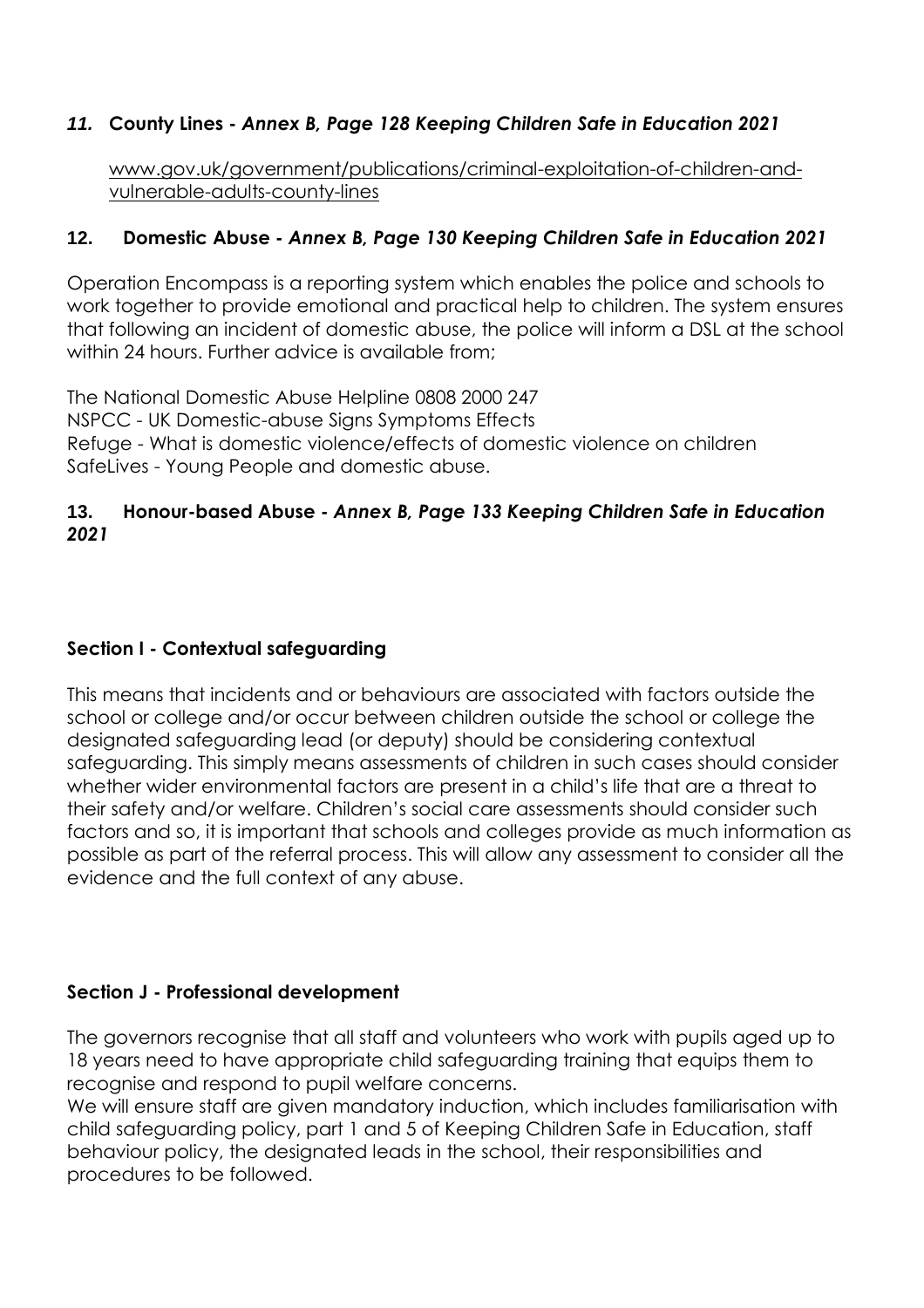The training, including multi-agency training, in the last 3 years undertaken by staff and governors to ensure their knowledge and skills are up to date includes: {FOR EXAMPLE}

- **o** *Basic Safeguarding Training – all staff*
- **o Prevent safeguarding INSET**
- **o FGM – safeguarding INSET**
- **o** *Domestic Violence – Equation twilight*
- **o** *Self Harm – If Toys could Talk – staff meeting*
- **o** *Honour based violence – safeguarding staff meeting*
- **o** *Child sexual exploitation – safeguarding staff meeting*
- **o** *Sexual abuse – safeguarding staff meeting*
- **o** *DSL attend termly network meetings*
- **o DSL update training**
- **o Signs of safety (DSL's) 2017**

A report of the school's training needs assessment is presented to the governors annually so that they can ensure that training is appropriately provided for all staff. This report is also shared with staff to enable them to contribute to the development of safeguarding practice in the school

A training register is kept to indicate when staff and governors have been trained and this in turn informs the *annual* report to governors.

Safer recruitment training has been attended by: **Head Teacher – Sem Cao**

#### **Section K - Training**

Regular training and discussion within the school environment is important and should be led by the Designated Leads for safeguarding.

#### **Timelines for training***:*

- Designated Safeguarding Lead training: refreshed **within every two years**  (statutory requirement).
- Children in Education Safeguarding Update training: To be refreshed **within every three years** as agreed with Nottingham City Safeguarding Partners The above training is available through the Safeguarding in Education Service [safeguardingineducation@nottinghamcity.gov.uk](mailto:safeguardingineducation@nottinghamcity.gov.uk)
- Whole School Refresher Training at least annually with regular in-school updates
- Safer recruitment training: Through the DfE on-line (under review) or through local training provided by Nottingham City Council.

All staff, schools and Governing bodies should be open to new learning and keep up to date with changes made to national and local safeguarding policy, procedure and guidance including that provided by our safeguarding partners.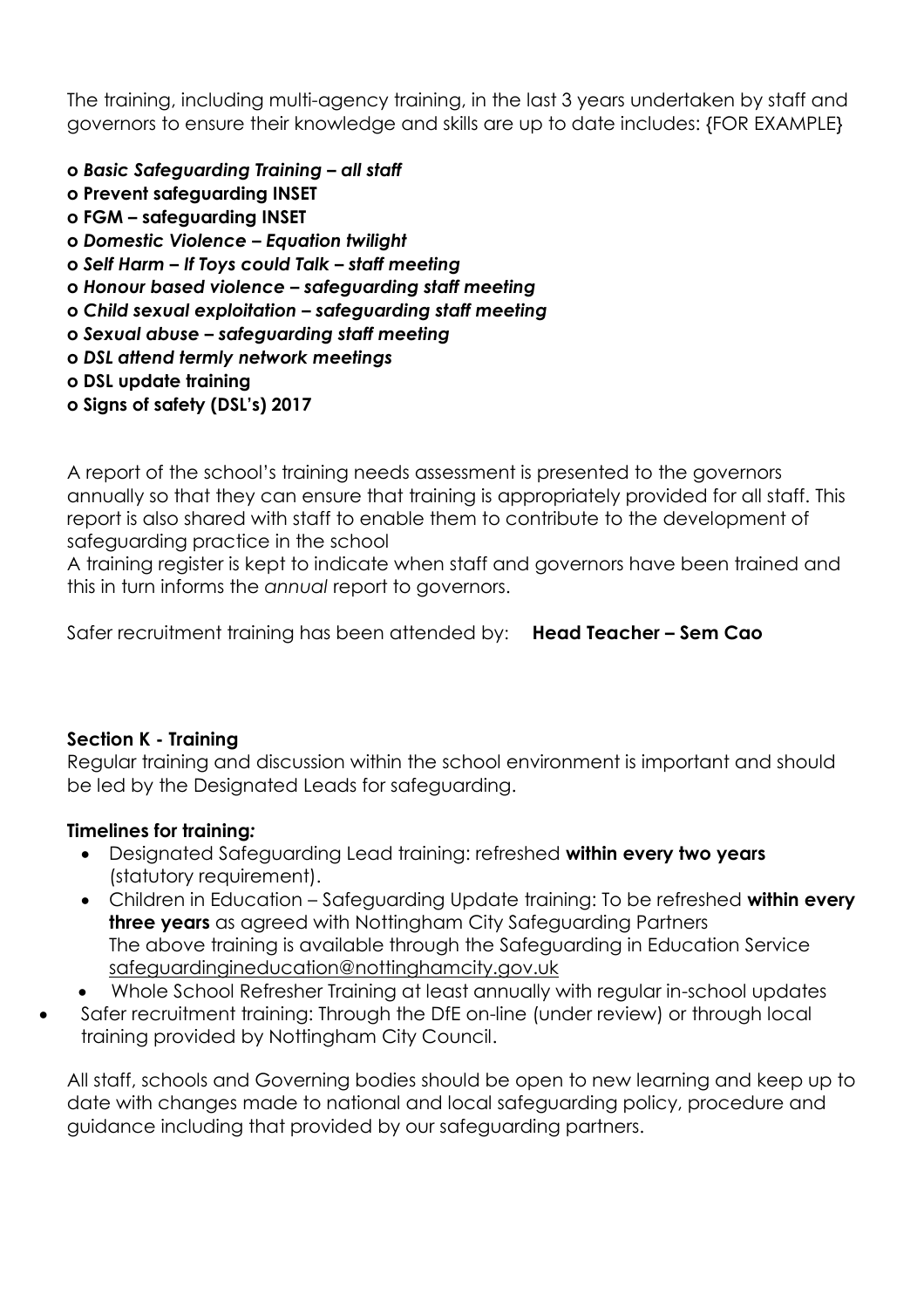Schools need to evaluate and demonstrate how well they fulfil their statutory responsibilities and exercise professional judgment in Keeping Children Safe as outlined in Keeping Children Safe in Education 2020.

#### **Section L - Confidentiality, sharing information and record keeping**

Information will be shared in line with GDPR.

Information sharing is vital in identifying and tackling all forms of abuse and neglect, and in promoting children's welfare, including their educational outcomes. Schools and colleges have clear powers to share, hold and use information for these purposes.

Staff should only discuss concerns with the Designated Safeguarding Lead, Headteacher, Trust Director of Safeguarding or Chair of Governors (depending on who is the subject of the concern). That person will then decide who else needs to have the information and they will disseminate it on a 'need-to-know' basis.

School and college staff should be proactive in sharing information as early as possible to help identify, assess, and respond to risks or concerns about the safety and welfare of children, whether this is when problems are first emerging, or where a child is already known to the local authority children's social care.

Wherever possible consent will be sought to share information however where there are safeguarding concerns about a child, information will be shared with the appropriate organisations such as Pupil's Social Care. In most cases concerns will be discussed with parents and carers prior to the referral taking place unless doing so would increase risk.

Firbeck Academy's policy on confidentiality and information-sharing is available to parents and pupils on request.

#### *The Data Protection Act 2018 and GDPR do not prevent the sharing of information for the purposes of keeping children safe. Fears about sharing information must not be allowed to stand in the way of the need to safeguard and promote the welfare and protect the safety of children. (parg,85 Keeping Children Safe in Education 2021)*

Further details on information sharing can be found: Working Together to Safeguard Children 2018, Data protection: toolkit for schools, Information Sharing: Advice for Practitioners providing safeguarding services to Children, Young People, Parents and Carers.

#### **Section M - Education at home**

Firbeck Academy has taken guidance from the DFE: safeguarding-in-schools-collegesand-other-providers and safeguarding-and-remote-education to ensure that children who are being asked to learn online at home are safe.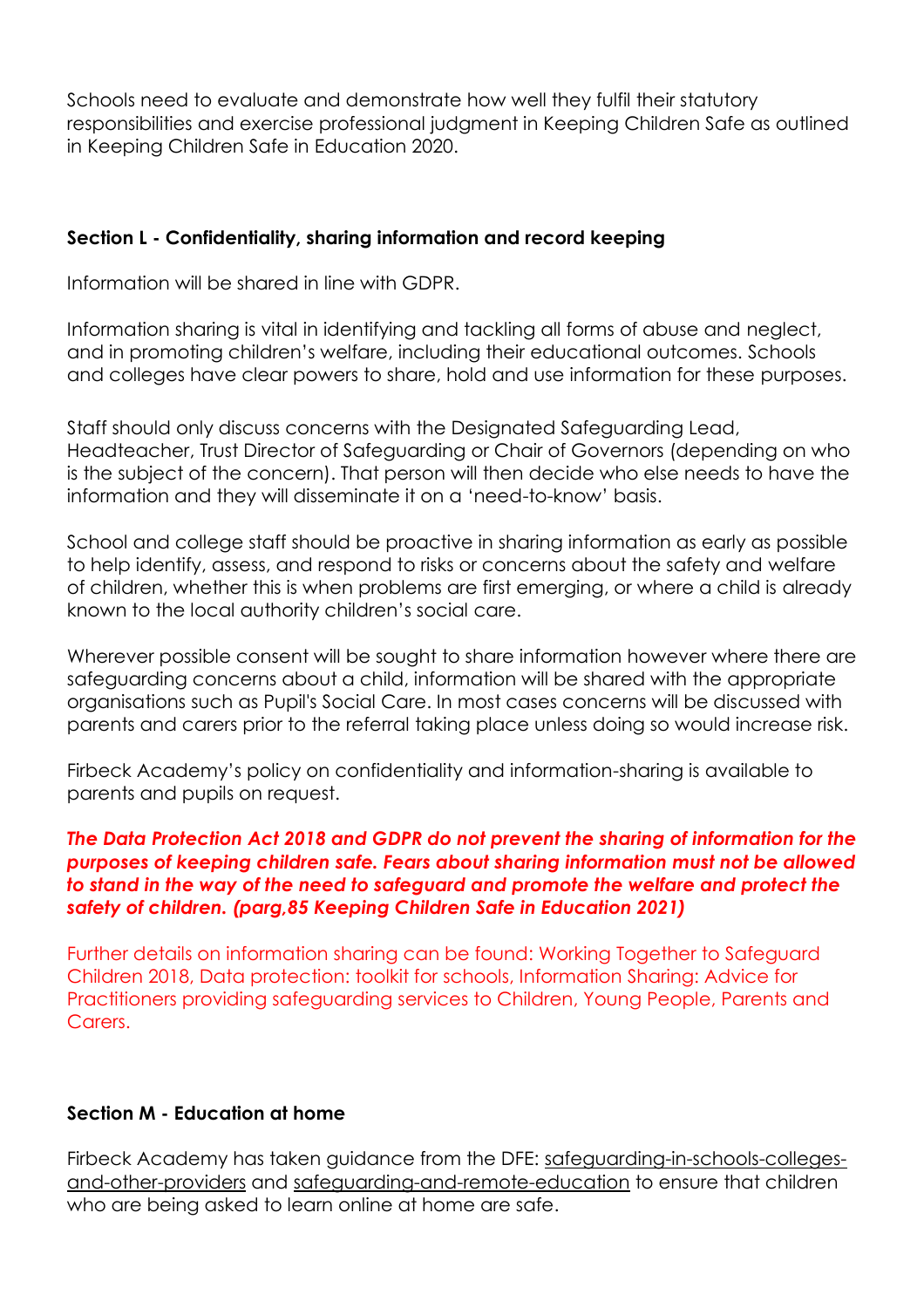#### **Section N - Schools and Partnerships**

Schools invest time and other resources in partnership activity and this investment should be aimed at improving outcomes for pupils. The Local Authority actively promotes the benefits to schools of partnerships and in this case to safeguard and improve the outcomes for potentially vulnerable pupils. Examples of this are:

**EXPCC Child line Project:** (funded through the DfE) The project is free of charge to all primary schools and pupils in Years 5 & 6. Raising awareness through interactive classroom sessions with trained NSPCC staff, they come into schools, provide an assembly and workshops to raise the awareness with children about what is or is not acceptable behaviour and how and where to seek help if worried. Contact for this is through Emma Grishin NSPCC Area Child Line Coordinator email:- [EGrishin@NSPCC.org.uk](mailto:EGrishin@NSPCC.org.uk) or Tel: 0115 9258602.

#### **Further guidance**

To support the work around child protection and safeguarding, links to statutory, national and local guidance are below:

- Family Support Pathway <http://www.nottinghamchildrenspartnership.co.uk/family-support-pathway/>
- Children who may have been trafficked [https://www.gov.uk/government/publications/safeguarding-children-who-may](https://www.gov.uk/government/publications/safeguarding-children-who-may-have-%09been-%09trafficked-)have- [been-trafficked-p](https://www.gov.uk/government/publications/safeguarding-children-who-may-have-%09been-%09trafficked-)ractice-guidance
- Behaviour and Discipline <https://www.gov.uk/government/publications/behaviour-and-discipline-in-schools>
- Attendance <https://www.gov.uk/government/publications/school-attendance>
- Exclusions <https://www.gov.uk/government/publications/school-exclusion>
- Bullying <https://www.gov.uk/government/publications/preventing-and-tackling-bullying>
- Nottingham City Safeguarding Partners (formerly NCSCB) Guidance Children Missing from Home and Care Joint Procedures
- Sexting in Schools and Colleges Sexting in Schools and Colleges, responding to incidents and safeguarding young people – UKCCIS (2017)
- [www.gov.uk/government/publications/disqualification-under-the-childcare-act-](http://www.gov.uk/government/publications/disqualification-under-the-childcare-act-2006)[2006](http://www.gov.uk/government/publications/disqualification-under-the-childcare-act-2006) (updated August 2018)